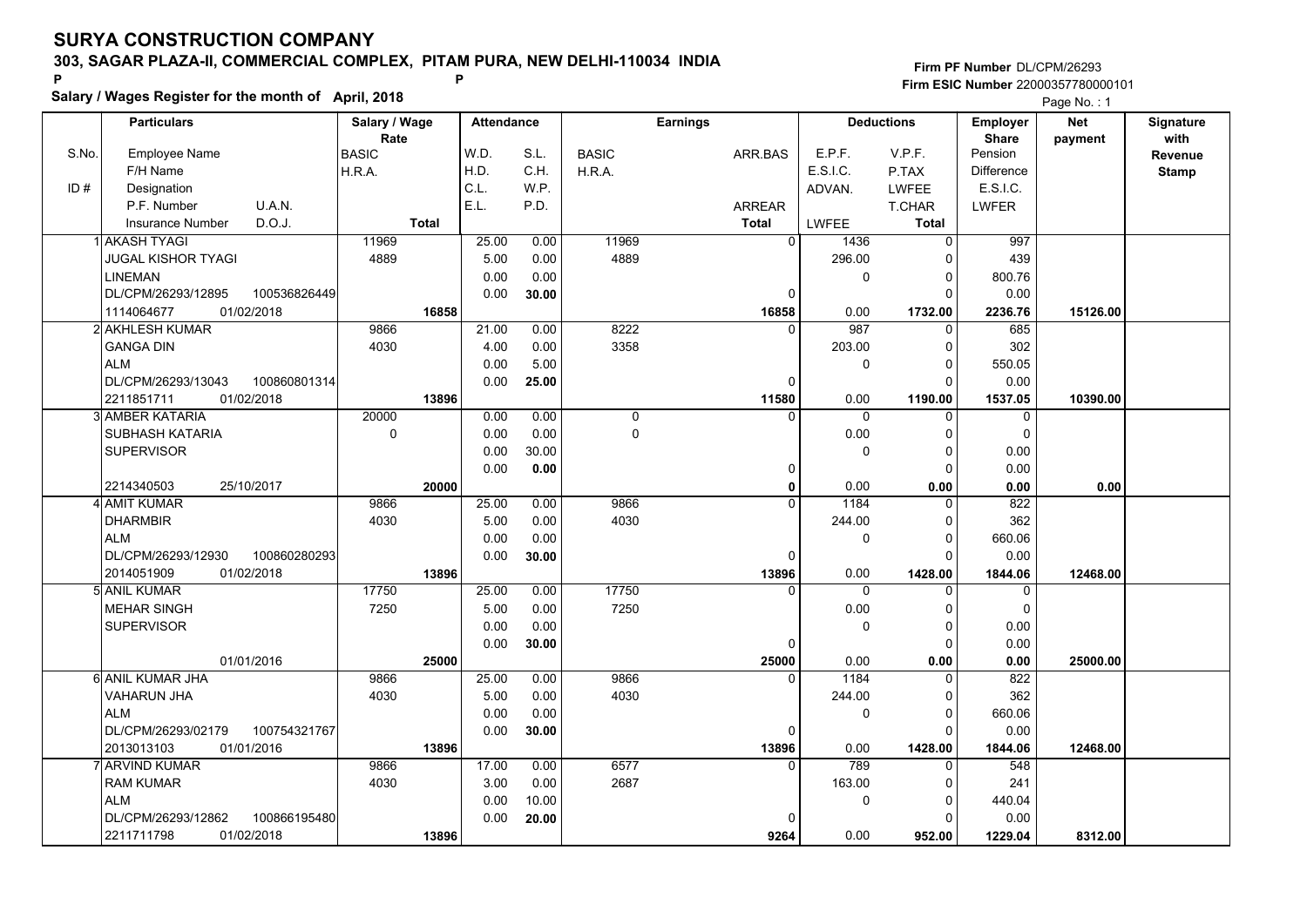**Salary / Wages Register for the month of April, 2018 <sup>P</sup> <sup>P</sup>**

**Firm PF Number**DL/CPM/26293**Firm ESIC Number** 22000357780000101

Page No. : 2

|       | <b>Particulars</b>                 | Salary / Wage | <b>Attendance</b> |       |              | <b>Earnings</b> |             | <b>Deductions</b> | <b>Employer</b>   | Net      | Signature    |
|-------|------------------------------------|---------------|-------------------|-------|--------------|-----------------|-------------|-------------------|-------------------|----------|--------------|
|       |                                    | Rate          |                   |       |              |                 |             |                   | <b>Share</b>      | payment  | with         |
| S.No. | <b>Employee Name</b>               | <b>BASIC</b>  | W.D.              | S.L.  | <b>BASIC</b> | ARR.BAS         | E.P.F.      | V.P.F.            | Pension           |          | Revenue      |
|       | F/H Name                           | H.R.A.        | H.D.              | C.H.  | H.R.A.       |                 | E.S.I.C.    | P.TAX             | <b>Difference</b> |          | <b>Stamp</b> |
| ID#   | Designation                        |               | C.L.              | W.P.  |              |                 | ADVAN.      | <b>LWFEE</b>      | E.S.I.C.          |          |              |
|       | U.A.N.<br>P.F. Number              |               | E.L.              | P.D.  |              | <b>ARREAR</b>   |             | T.CHAR            | <b>LWFER</b>      |          |              |
|       | D.O.J.<br><b>Insurance Number</b>  | <b>Total</b>  |                   |       |              | <b>Total</b>    | LWFEE       | Total             |                   |          |              |
|       | 8 ASHISH KUMAR                     | 9866          | 16.00             | 0.00  | 5920         | $\mathbf{0}$    | 710         | $\Omega$          | 493               |          |              |
|       | <b>BECHANI LAL</b>                 | 4030          | 2.00              | 0.00  | 2418         |                 | 146.00      | $\Omega$          | 217               |          |              |
|       | <b>ALM</b>                         |               | 0.00              | 12.00 |              |                 | $\mathbf 0$ | 0                 | 396.06            |          |              |
|       | 100859142391<br>DL/CPM/26293/12908 |               | 0.00              | 18.00 |              | 0               |             | $\Omega$          | 0.00              |          |              |
|       | 2211624152<br>01/02/2018           | 13896         |                   |       |              | 8338            | 0.00        | 856.00            | 1106.06           | 7482.00  |              |
|       | 9 ASHISH KUMAR                     | 9866          | 23.00             | 0.00  | 8879         | $\Omega$        | 1065        | $\Omega$          | 740               |          |              |
|       | <b>BHAGIRATH</b>                   | 4030          | 4.00              | 0.00  | 3627         |                 | 219.00      | $\Omega$          | 325               |          |              |
|       | <b>ALM</b>                         |               | 0.00              | 3.00  |              |                 | 0           | 0                 | 594.04            |          |              |
|       | DL/CPM/26293/12339<br>101015566564 |               | 0.00              | 27.00 |              | 0               |             | $\Omega$          | 0.00              |          |              |
|       | 01/02/2018<br>1114946488           | 13896         |                   |       |              | 12506           | 0.00        | 1284.00           | 1659.04           | 11222.00 |              |
|       | 10 AVDESH                          | 11969         | 25.00             | 0.00  | 11969        | $\Omega$        | 1436        | $\Omega$          | 997               |          |              |
|       | SARJU PRASAD                       | 4889          | 5.00              | 0.00  | 4889         |                 | 296.00      | 0                 | 439               |          |              |
|       | <b>LINEMAN</b>                     |               | 0.00              | 0.00  |              |                 | 0           | $\Omega$          | 800.76            |          |              |
|       | DL/CPM/26293/12896<br>100867447628 |               | 0.00              | 30.00 |              | 0               |             | $\Omega$          | 0.00              |          |              |
|       | 2211624158<br>01/02/2018           | 16858         |                   |       |              | 16858           | 0.00        | 1732.00           | 2236.76           | 15126.00 |              |
|       | 11 BANWARI LAL                     | 9866          | 25.00             | 0.00  | 9866         | $\Omega$        | 1184        | $\Omega$          | 822               |          |              |
|       | <b>MEWA LAL</b>                    | 4030          | 5.00              | 0.00  | 4030         |                 | 244.00      | $\Omega$          | 362               |          |              |
|       | <b>ALM</b>                         |               | 0.00              | 0.00  |              |                 | $\mathbf 0$ | $\Omega$          | 660.06            |          |              |
|       | DL/CPM/26293/12891<br>100863882843 |               | 0.00              | 30.00 |              | $\Omega$        |             | $\Omega$          | 0.00              |          |              |
|       | 2211624161<br>01/02/2018           | 13896         |                   |       |              | 13896           | 0.00        | 1428.00           | 1844.06           | 12468.00 |              |
|       | 12 BHAGIRATH                       | 11969         | 25.00             | 0.00  | 11969        |                 | 1436        | $\Omega$          | 997               |          |              |
|       | <b>MANOHAR LAL</b>                 | 4889          | 5.00              | 0.00  | 4889         |                 | 296.00      | $\Omega$          | 439               |          |              |
|       | <b>LINEMAN</b>                     |               | 0.00              | 0.00  |              |                 | $\mathbf 0$ | $\Omega$          | 800.76            |          |              |
|       | DL/CPM/26293/12918<br>100863039524 |               | 0.00              | 30.00 |              | $\Omega$        |             | $\Omega$          | 0.00              |          |              |
|       | 2014014472<br>01/02/2018           | 16858         |                   |       |              | 16858           | 0.00        | 1732.00           | 2236.76           | 15126.00 |              |
|       | 13 CHHOTE LAL                      | 11969         | 25.00             | 0.00  | 11969        | $\Omega$        | 1436        | $\Omega$          | 997               |          |              |
|       | <b>SAHDEV PRASAD</b>               | 4889          | 5.00              | 0.00  | 4889         |                 | 296.00      | 0                 | 439               |          |              |
|       | <b>LINEMAN</b>                     |               | 0.00              | 0.00  |              |                 | 0           | 0                 | 800.76            |          |              |
|       | DL/CPM/26293/12878<br>100536832029 |               | 0.00              | 30.00 |              | 0               |             | 0                 | 0.00              |          |              |
|       | 2211645085<br>01/02/2018           | 16858         |                   |       |              | 16858           | 0.00        | 1732.00           | 2236.76           | 15126.00 |              |
|       | <b>14 DEEPAK KUMAR</b>             | 9866          | 21.00             | 0.00  | 7893         | $\Omega$        | 947         | $\Omega$          | 657               |          |              |
|       | <b>JHOOREE PRASAD</b>              | 4030          | 3.00              | 0.00  | 3224         |                 | 195.00      | $\Omega$          | 290               |          |              |
|       | <b>ALM</b>                         |               | 0.00              | 6.00  |              |                 | 0           | $\Omega$          | 528.06            |          |              |
|       | DL/CPM/26293/12863<br>100861863958 |               | 0.00              | 24.00 |              |                 |             | O                 | 0.00              |          |              |
|       | 1114066648<br>01/02/2018           | 13896         |                   |       |              | 11117           | 0.00        | 1142.00           | 1475.06           | 9975.00  |              |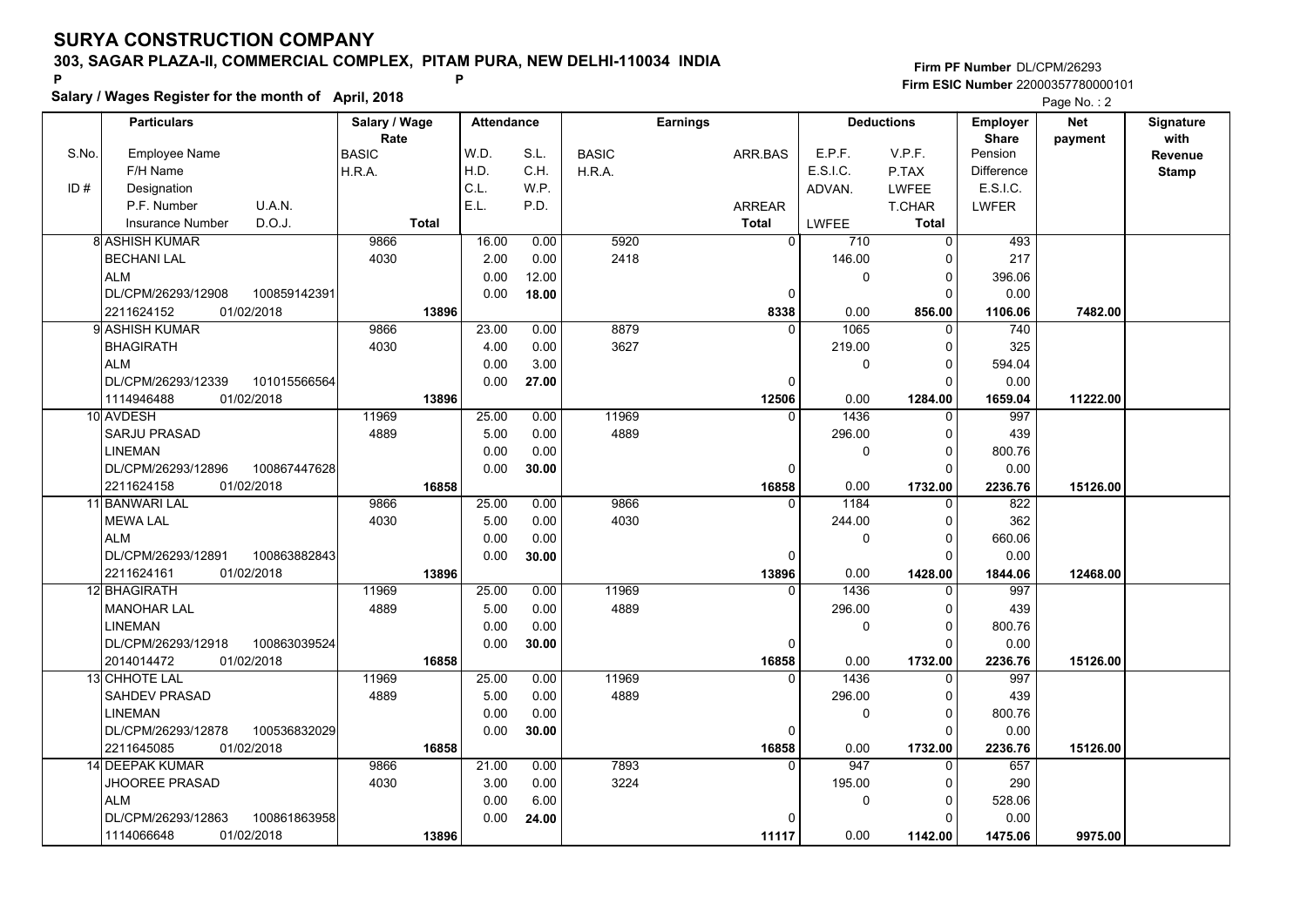**Salary / Wages Register for the month of April, 2018 <sup>P</sup> <sup>P</sup>**

|       | Salary / Wages Register for the month of April, 2018 |               |                   |       |              |                 |                 |                   |                   |            |                  |
|-------|------------------------------------------------------|---------------|-------------------|-------|--------------|-----------------|-----------------|-------------------|-------------------|------------|------------------|
|       | <b>Particulars</b>                                   | Salary / Wage | <b>Attendance</b> |       |              | <b>Earnings</b> |                 | <b>Deductions</b> | Employer          | <b>Net</b> | <b>Signature</b> |
|       |                                                      | Rate          |                   |       |              |                 |                 |                   | <b>Share</b>      | payment    | with             |
| S.No. | <b>Employee Name</b>                                 | <b>BASIC</b>  | W.D.              | S.L.  | <b>BASIC</b> | ARR.BAS         | E.P.F.          | V.P.F.            | Pension           |            | Revenue          |
|       | F/H Name                                             | H.R.A.        | H.D.              | C.H.  | H.R.A.       |                 | <b>E.S.I.C.</b> | P.TAX             | <b>Difference</b> |            | <b>Stamp</b>     |
| ID#   | Designation                                          |               | C.L.              | W.P.  |              |                 | ADVAN.          | <b>LWFEE</b>      | E.S.I.C.          |            |                  |
|       | P.F. Number<br>U.A.N.                                |               | E.L.              | P.D.  |              | <b>ARREAR</b>   |                 | <b>T.CHAR</b>     | <b>LWFER</b>      |            |                  |
|       | D.O.J.<br><b>Insurance Number</b>                    | <b>Total</b>  |                   |       |              | <b>Total</b>    | <b>LWFEE</b>    | <b>Total</b>      |                   |            |                  |
|       | 15 DEV NARAYAN                                       | 9866          | 18.00             | 0.00  | 6906         | $\overline{0}$  | 829             | $\overline{0}$    | 575               |            |                  |
|       | <b>MOHAN LAL</b>                                     | 4030          | 3.00              | 0.00  | 2821         |                 | 171.00          | $\Omega$          | 254               |            |                  |
|       | <b>ALM</b>                                           |               | 0.00              | 9.00  |              |                 | $\mathbf 0$     | 0                 | 462.03            |            |                  |
|       | DL/CPM/26293/12864<br>100863963002                   |               | 0.00              | 21.00 |              | 0               |                 | $\Omega$          | 0.00              |            |                  |
|       | 01/02/2018<br>2211624167                             | 13896         |                   |       |              | 9727            | 0.00            | 1000.00           | 1291.03           | 8727.00    |                  |
|       | 16 DHARMENDER KUMAR                                  | 9866          | 25.00             | 0.00  | 9866         | $\Omega$        | 1184            | $\Omega$          | 822               |            |                  |
|       | PHOOL CHAND                                          | 4030          | 5.00              | 0.00  | 4030         |                 | 244.00          | $\Omega$          | 362               |            |                  |
|       | <b>ALM</b>                                           |               | 0.00              | 0.00  |              |                 | 0               | $\Omega$          | 660.06            |            |                  |
|       | DL/CPM/26293/12885<br>100865329935                   |               | 0.00              | 30.00 |              | 0               |                 | 0                 | 0.00              |            |                  |
|       | 2211624178<br>01/02/2018                             | 13896         |                   |       |              | 13896           | 0.00            | 1428.00           | 1844.06           | 12468.00   |                  |
|       | 17 DILEEP SINGH                                      | 9866          | 25.00             | 0.00  | 9866         | $\Omega$        | 1184            | $\Omega$          | 822               |            |                  |
|       | <b>RAM SHANKAR</b>                                   | 4030          | 5.00              | 0.00  | 4030         |                 | 244.00          | $\Omega$          | 362               |            |                  |
|       | <b>ALM</b>                                           |               | 0.00              | 0.00  |              |                 | $\mathbf 0$     | $\Omega$          | 660.06            |            |                  |
|       | DL/CPM/26293/12904<br>100866281542                   |               | 0.00              | 30.00 |              | 0               |                 | $\Omega$          | 0.00              |            |                  |
|       | 1111624180<br>01/02/2018                             | 13896         |                   |       |              | 13896           | 0.00            | 1428.00           | 1844.06           | 12468.00   |                  |
|       | 18 GANGA RAM                                         | 11969         | 25.00             | 0.00  | 11969        | $\Omega$        | 1436            | $\Omega$          | 997               |            |                  |
|       | <b>ARJUN LAL</b>                                     | 4889          | 5.00              | 0.00  | 4889         |                 | 296.00          | $\Omega$          | 439               |            |                  |
|       | LINEMAN                                              |               | 0.00              | 0.00  |              |                 | $\pmb{0}$       | $\Omega$          | 800.76            |            |                  |
|       | DL/CPM/26293/12880<br>100858449251                   |               | 0.00              | 30.00 |              | 0               |                 | $\Omega$          | 0.00              |            |                  |
|       | 1111624240<br>01/02/2018                             | 16858         |                   |       |              | 16858           | 0.00            | 1732.00           | 2236.76           | 15126.00   |                  |
|       | 19 GANGA SEWAK                                       | 11969         | 19.00             | 0.00  | 9176         | $\Omega$        | 1101            | $\Omega$          | 764               |            |                  |
|       | SUKH NANDAN                                          | 4889          | 4.00              | 0.00  | 3748         |                 | 227.00          | 0                 | 337               |            |                  |
|       | LINEMAN                                              |               | 0.00              | 7.00  |              |                 | $\mathbf 0$     | $\Omega$          | 613.89            |            |                  |
|       | DL/CPM/26293/12849<br>100868664958                   |               | 0.00              | 23.00 |              | 0               |                 | $\Omega$          | 0.00              |            |                  |
|       | 2211624243<br>01/02/2018                             | 16858         |                   |       |              | 12924           | 0.00            | 1328.00           | 1714.89           | 11596.00   |                  |
|       | 20 GAUTAM SINGH                                      | 9866          | 25.00             | 0.00  | 9866         | 0               | 1184            | 0                 | 822               |            |                  |
|       | <b>NIHAL SINGH</b>                                   | 4030          | 5.00              | 0.00  | 4030         |                 | 244.00          | $\Omega$          | 362               |            |                  |
|       | <b>ALM</b>                                           |               | 0.00              | 0.00  |              |                 | $\mathbf 0$     | $\Omega$          | 660.06            |            |                  |
|       | DL/CPM/26293/12894<br>100864850254                   |               | 0.00              | 30.00 |              | 0               |                 | $\Omega$          | 0.00              |            |                  |
|       | 2212979651<br>01/02/2018                             | 13896         |                   |       |              | 13896           | 0.00            | 1428.00           | 1844.06           | 12468.00   |                  |
|       | 21 GUDDU                                             | 9866          | 25.00             | 0.00  | 9866         | $\Omega$        | 1184            | $\Omega$          | 822               |            |                  |
|       | <b>GANGA RAM</b>                                     | 4030          | 5.00              | 0.00  | 4030         |                 | 244.00          | $\Omega$          | 362               |            |                  |
|       | <b>ALM</b>                                           |               | 0.00              | 0.00  |              |                 | 0               | 0                 | 660.06            |            |                  |
|       | 100860805370<br>DL/CPM/26293/12889                   |               | 0.00              | 30.00 |              | $\Omega$        |                 | O                 | 0.00              |            |                  |
|       | 2014013928<br>01/02/2018                             | 13896         |                   |       |              | 13896           | 0.00            | 1428.00           | 1844.06           | 12468.00   |                  |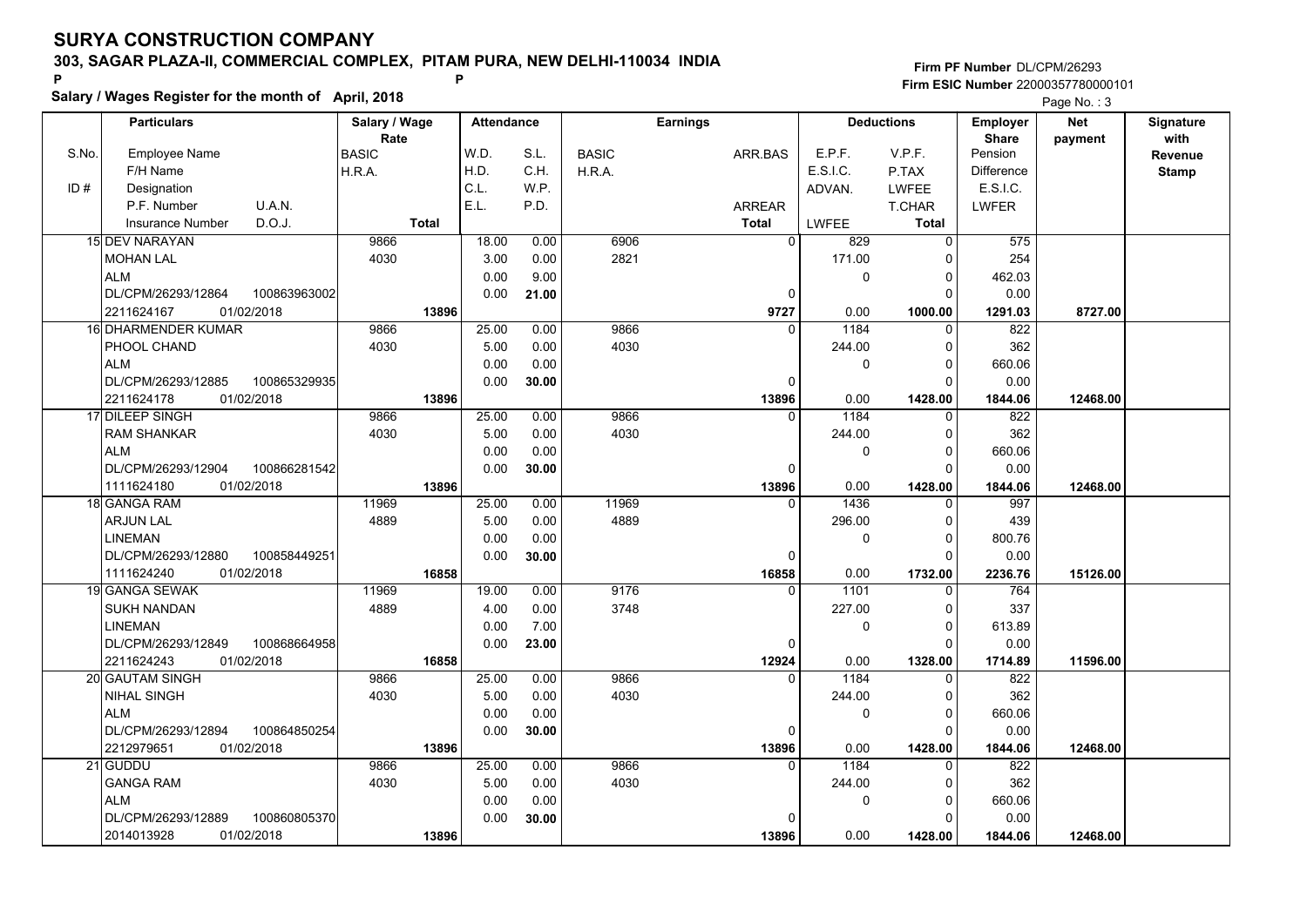**Salary / Wages Register for the month of April, 2018 <sup>P</sup> <sup>P</sup>**

**Firm PF Number**DL/CPM/26293**Firm ESIC Number** 22000357780000101

Page No. : 4

|       | <b>Particulars</b>                 | Salary / Wage | <b>Attendance</b> |       |              | <b>Earnings</b> |                       | <b>Deductions</b> | Employer          | <b>Net</b> | Signature      |
|-------|------------------------------------|---------------|-------------------|-------|--------------|-----------------|-----------------------|-------------------|-------------------|------------|----------------|
|       |                                    | Rate          |                   |       |              |                 |                       |                   | <b>Share</b>      | payment    | with           |
| S.No. | Employee Name                      | <b>BASIC</b>  | W.D.              | S.L.  | <b>BASIC</b> | ARR.BAS         | E.P.F.                | V.P.F.            | Pension           |            | <b>Revenue</b> |
|       | F/H Name                           | H.R.A.        | H.D.              | C.H.  | H.R.A.       |                 | E.S.I.C.              | P.TAX             | <b>Difference</b> |            | <b>Stamp</b>   |
| ID#   | Designation                        |               | C.L.              | W.P.  |              |                 | ADVAN.                | <b>LWFEE</b>      | E.S.I.C.          |            |                |
|       | U.A.N.<br>P.F. Number              |               | E.L.              | P.D.  |              | <b>ARREAR</b>   |                       | T.CHAR            | <b>LWFER</b>      |            |                |
|       | D.O.J.<br><b>Insurance Number</b>  | <b>Total</b>  |                   |       |              | <b>Total</b>    | <b>LWFEE</b>          | Total             |                   |            |                |
|       | 22 HARI KISHAN                     | 11969         | 25.00             | 0.00  | 11969        |                 | $\Omega$<br>1436      | $\mathbf 0$       | 997               |            |                |
|       | <b>KALE RAM</b>                    | 4889          | 5.00              | 0.00  | 4889         |                 | 296.00                | 0                 | 439               |            |                |
|       | <b>FITTER</b>                      |               | 0.00              | 0.00  |              |                 | $\mathbf 0$           | 0                 | 800.76            |            |                |
|       | DL/CPM/26293/12871<br>100862146424 |               | 0.00              | 30.00 |              |                 | 0                     | $\Omega$          | 0.00              |            |                |
|       | 1111645093<br>01/02/2018           | 16858         |                   |       |              | 16858           | 0.00                  | 1732.00           | 2236.76           | 15126.00   |                |
|       | 23 HARIHAR KUSHWAHA                | 9866          | 25.00             | 0.00  | 9866         |                 | 1184<br>$\Omega$      | $\Omega$          | 822               |            |                |
|       | <b>RAM KISHAN</b>                  | 4030          | 5.00              | 0.00  | 4030         |                 | 244.00                | 0                 | 362               |            |                |
|       | <b>ALM</b>                         |               | 0.00              | 0.00  |              |                 | $\mathbf 0$           | 0                 | 660.06            |            |                |
|       | DL/CPM/26293/13040<br>100866184209 |               | 0.00              | 30.00 |              |                 | 0                     | $\Omega$          | 0.00              |            |                |
|       | 01/02/2018<br>2211624249           | 13896         |                   |       |              | 13896           | 0.00                  | 1428.00           | 1844.06           | 12468.00   |                |
|       | 24 JAGDEV                          | 11969         | 25.00             | 0.00  | 11969        |                 | 1436<br>$\Omega$      | $\Omega$          | 997               |            |                |
|       | <b>SHYAM LAL</b>                   | 4889          | 5.00              | 0.00  | 4889         |                 | 296.00                | 0                 | 439               |            |                |
|       | <b>FOREMAN</b>                     |               | 0.00              | 0.00  |              |                 | $\mathbf 0$           | $\Omega$          | 800.76            |            |                |
|       | 100630416557<br>DL/CPM/26293/13225 |               | 0.00              | 30.00 |              |                 | 0                     | $\Omega$          | 0.00              |            |                |
|       | 2211624253<br>01/02/2018           | 16858         |                   |       |              | 16858           | 0.00                  | 1732.00           | 2236.76           | 15126.00   |                |
|       | 25 JAI RAM                         | 11969         | 17.00             | 0.00  | 7979         |                 | 957<br>$\Omega$       | 0                 | 665               |            |                |
|       | <b>RAM LAL</b>                     | 4889          | 3.00              | 0.00  | 3259         |                 | 197.00                | $\Omega$          | 292               |            |                |
|       | <b>LINEMAN</b>                     |               | 0.00              | 10.00 |              |                 | $\mathbf 0$           | $\Omega$          | 533.81            |            |                |
|       | DL/CPM/26293/12850<br>100866210958 |               | 0.00              | 20.00 |              |                 | $\mathbf 0$           | $\Omega$          | 0.00              |            |                |
|       | 2211624259<br>01/02/2018           | 16858         |                   |       |              | 11238           | 0.00                  | 1154.00           | 1490.81           | 10084.00   |                |
|       | 26 JHOORI                          | 11969         | 25.00             | 0.00  | 11969        |                 | 1436                  | $\Omega$          | 997               |            |                |
|       | <b>SHIV GULAB</b>                  | 4889          | 5.00              | 0.00  | 4889         |                 | 296.00                | $\Omega$          | 439               |            |                |
|       | <b>FOREMAN</b>                     |               | 0.00              | 0.00  |              |                 | $\mathbf 0$           | $\Omega$          | 800.76            |            |                |
|       | DL/CPM/26293/13224<br>100536820777 |               | 0.00              | 30.00 |              |                 | 0                     | $\Omega$          | 0.00              |            |                |
|       | 2211624261<br>01/02/2018           | 16858         |                   |       |              | 16858           | 0.00                  | 1732.00           | 2236.76           | 15126.00   |                |
|       | 27 JITENDER KUMAR                  | 11969         | 13.00             | 0.00  | 6383         |                 | 766<br>$\overline{0}$ | $\Omega$          | 532               |            |                |
|       | PHOOL CHAND                        | 4889          | 2.00              | 0.00  | 2607         |                 | 158.00                | $\Omega$          | 234               |            |                |
|       | <b>LINEMAN</b>                     |               | 0.00              | 14.00 |              |                 | $\pmb{0}$             | 0                 | 427.03            |            |                |
|       | 100865330018<br>DL/CPM/26293/12903 |               | 1.00              | 16.00 |              |                 | 0                     | 0                 | 0.00              |            |                |
|       | 01/02/2018<br>2211624263           | 16858         |                   |       |              | 8990            | 0.00                  | 924.00            | 1193.03           | 8066.00    |                |
|       | 28 MAHENDER                        | 11969         | 25.00             | 0.00  | 11969        |                 | 1436<br>$\Omega$      | $\Omega$          | 997               |            |                |
|       | <b>DAL CHAND</b>                   | 4889          | 5.00              | 0.00  | 4889         |                 | 296.00                | $\Omega$          | 439               |            |                |
|       | <b>LINEMAN</b>                     |               | 0.00              | 0.00  |              |                 | 0                     | $\mathbf 0$       | 800.76            |            |                |
|       | 101277512386<br>DL/CPM/26293/13235 |               | 0.00              | 30.00 |              |                 | $\Omega$              | $\Omega$          | 0.00              |            |                |
|       | 2012818887<br>19/03/2018           | 16858         |                   |       |              | 16858           | 0.00                  | 1732.00           | 2236.76           | 15126.00   |                |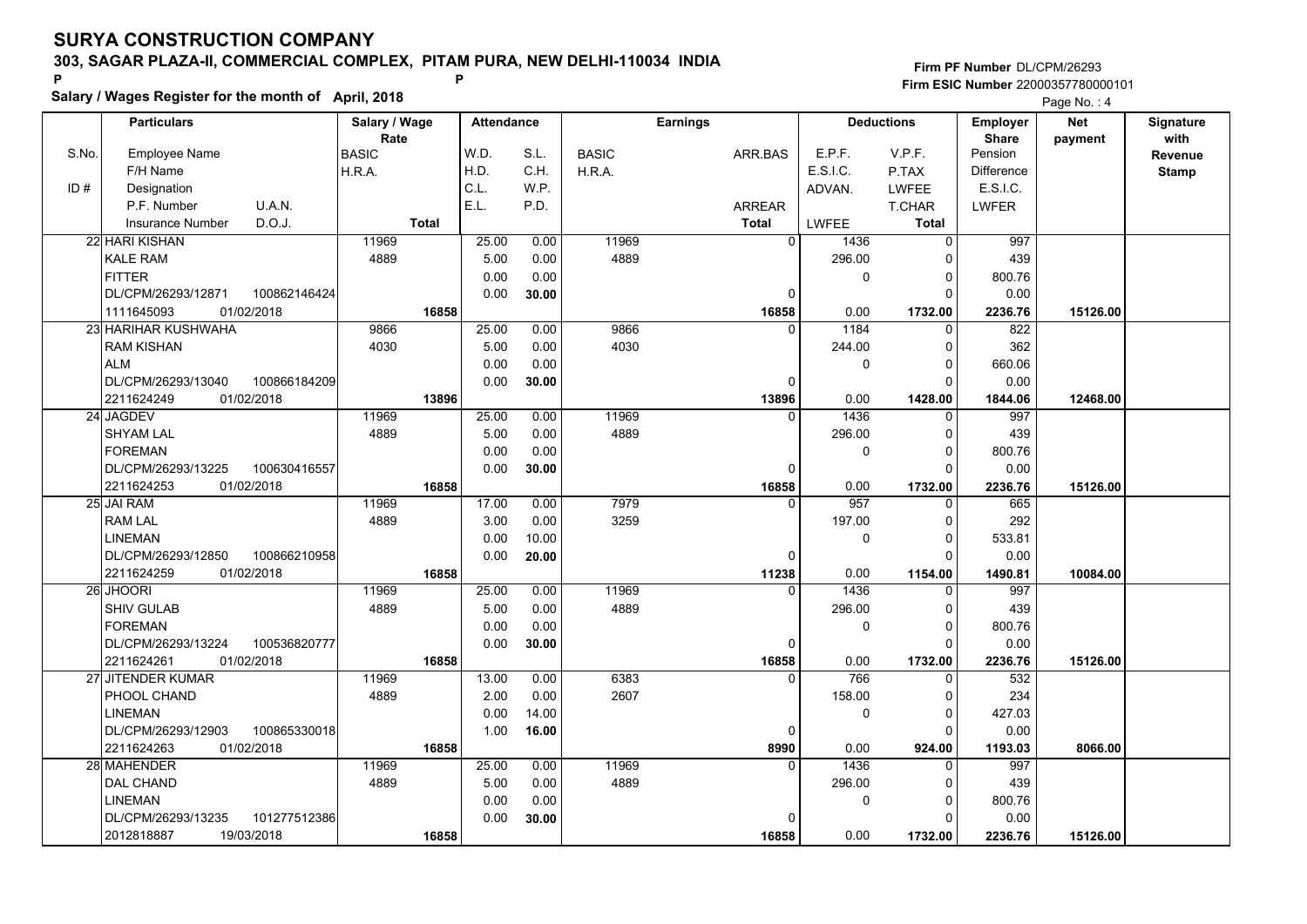**Salary / Wages Register for the month of April, 2018 <sup>P</sup> <sup>P</sup>**

**Firm PF Number**DL/CPM/26293**Firm ESIC Number** 22000357780000101

Page No. : 5

|       | <b>Particulars</b>                 | Salary / Wage | <b>Attendance</b> |       |              | <b>Earnings</b> |             | <b>Deductions</b> | <b>Employer</b>   | Net      | <b>Signature</b> |
|-------|------------------------------------|---------------|-------------------|-------|--------------|-----------------|-------------|-------------------|-------------------|----------|------------------|
|       |                                    | Rate          |                   |       |              |                 |             | V.P.F.            | <b>Share</b>      | payment  | with             |
| S.No. | <b>Employee Name</b>               | <b>BASIC</b>  | W.D.              | S.L.  | <b>BASIC</b> | ARR.BAS         | E.P.F.      |                   | Pension           |          | Revenue          |
|       | F/H Name                           | H.R.A.        | H.D.              | C.H.  | H.R.A.       |                 | E.S.I.C.    | P.TAX             | <b>Difference</b> |          | <b>Stamp</b>     |
| ID#   | Designation                        |               | C.L.              | W.P.  |              |                 | ADVAN.      | LWFEE             | E.S.I.C.          |          |                  |
|       | U.A.N.<br>P.F. Number              |               | E.L.              | P.D.  |              | <b>ARREAR</b>   |             | T.CHAR            | <b>LWFER</b>      |          |                  |
|       | D.O.J.<br><b>Insurance Number</b>  | <b>Total</b>  |                   |       |              | <b>Total</b>    | LWFEE       | <b>Total</b>      |                   |          |                  |
|       | 29 MANISH JAISWAL                  | 9866          | 25.00             | 0.00  | 9866         | $\mathbf{0}$    | 1184        | $\Omega$          | 822               |          |                  |
|       | N.P JAISWAL                        | 4030          | 5.00              | 0.00  | 4030         |                 | 244.00      | $\Omega$          | 362               |          |                  |
|       | <b>ALM</b>                         |               | 0.00              | 0.00  |              |                 | $\mathbf 0$ | 0                 | 660.06            |          |                  |
|       | DL/CPM/26293/12873<br>100536817361 |               | 0.00              | 30.00 |              | $\Omega$        |             | $\Omega$          | 0.00              |          |                  |
|       | 01/02/2018<br>2211624272           | 13896         |                   |       |              | 13896           | 0.00        | 1428.00           | 1844.06           | 12468.00 |                  |
|       | 30 MANOJ KUMAR                     | 9866          | 23.00             | 0.00  | 9866         | $\Omega$        | 1184        | $\Omega$          | 822               |          |                  |
|       | <b>GANGADHAR</b>                   | 4030          | 5.00              | 0.00  | 4030         |                 | 244.00      | $\Omega$          | 362               |          |                  |
|       | <b>ALM</b>                         |               | 1.00              | 0.00  |              |                 | 0           | 0                 | 660.06            |          |                  |
|       | DL/CPM/26293/12916<br>100860812913 |               | 1.00              | 30.00 |              | 0               |             | $\Omega$          | 0.00              |          |                  |
|       | 01/02/2018<br>1114466013           | 13896         |                   |       |              | 13896           | 0.00        | 1428.00           | 1844.06           | 12468.00 |                  |
|       | 31 MANTUN MAHTO                    | 9866          | 25.00             | 0.00  | 9866         | $\Omega$        | 1184        | $\Omega$          | 822               |          |                  |
|       | RAMPRAVESH MAHTO                   | 4030          | 5.00              | 0.00  | 4030         |                 | 244.00      | 0                 | 362               |          |                  |
|       | <b>ALM</b>                         |               | 0.00              | 0.00  |              |                 | 0           | $\Omega$          | 660.06            |          |                  |
|       | DL/CPM/26293/12874<br>100866662745 |               | 0.00              | 30.00 |              | 0               |             | $\Omega$          | 0.00              |          |                  |
|       | 2211624274<br>01/02/2018           | 13896         |                   |       |              | 13896           | 0.00        | 1428.00           | 1844.06           | 12468.00 |                  |
|       | 32 MD SADIK HUSAIN                 | 9866          | 25.00             | 0.00  | 9866         | $\Omega$        | 1184        | $\Omega$          | 822               |          |                  |
|       | <b>HASIBURRAHMAN</b>               | 4030          | 5.00              | 0.00  | 4030         |                 | 244.00      | $\Omega$          | 362               |          |                  |
|       | <b>ALM</b>                         |               | 0.00              | 0.00  |              |                 | $\mathbf 0$ | $\Omega$          | 660.06            |          |                  |
|       | DL/CPM/26293/02528<br>100752988378 |               | 0.00              | 30.00 |              | $\Omega$        |             | $\Omega$          | 0.00              |          |                  |
|       | 2214145558<br>01/06/2016           | 13896         |                   |       |              | 13896           | 0.00        | 1428.00           | 1844.06           | 12468.00 |                  |
|       | 33 MEVA RAM PAL                    | 11969         | 25.00             | 0.00  | 11969        |                 | 1436        | $\Omega$          | 997               |          |                  |
|       | <b>GAYA PRASAD</b>                 | 4889          | 5.00              | 0.00  | 4889         |                 | 296.00      | $\Omega$          | 439               |          |                  |
|       | <b>LINEMAN</b>                     |               | 0.00              | 0.00  |              |                 | $\mathbf 0$ | $\Omega$          | 800.76            |          |                  |
|       | DL/CPM/26293/12851<br>100860860471 |               | 0.00              | 30.00 |              | $\Omega$        |             | 0                 | 0.00              |          |                  |
|       | 2211624275<br>01/02/2018           | 16858         |                   |       |              | 16858           | 0.00        | 1732.00           | 2236.76           | 15126.00 |                  |
|       | 34 MUKESH                          | 11969         | 25.00             | 0.00  | 11969        | $\Omega$        | 1436        | $\Omega$          | 997               |          |                  |
|       | <b>JOGINDER SINGH</b>              | 4889          | 5.00              | 0.00  | 4889         |                 | 296.00      | $\Omega$          | 439               |          |                  |
|       | <b>LINEMAN</b>                     |               | 0.00              | 0.00  |              |                 | 0           | 0                 | 800.76            |          |                  |
|       | DL/CPM/26293/12924<br>100861906780 |               | 0.00              | 30.00 |              | 0               |             | 0                 | 0.00              |          |                  |
|       | 2211624277<br>01/02/2018           | 16858         |                   |       |              | 16858           | 0.00        | 1732.00           | 2236.76           | 15126.00 |                  |
|       | 35 NARESH                          | 11969         | 25.00             | 0.00  | 11969        | $\Omega$        | 1436        | $\Omega$          | 997               |          |                  |
|       | <b>RAMESHWAR</b>                   | 4889          | 5.00              | 0.00  | 4889         |                 | 296.00      | $\Omega$          | 439               |          |                  |
|       | <b>LINEMAN</b>                     |               | 0.00              | 0.00  |              |                 | 0           | 0                 | 800.76            |          |                  |
|       | DL/CPM/26293/12870<br>100866570193 |               | 0.00              | 30.00 |              |                 |             | O                 | 0.00              |          |                  |
|       | 01/02/2018<br>2211624282           | 16858         |                   |       |              | 16858           | 0.00        | 1732.00           | 2236.76           | 15126.00 |                  |
|       |                                    |               |                   |       |              |                 |             |                   |                   |          |                  |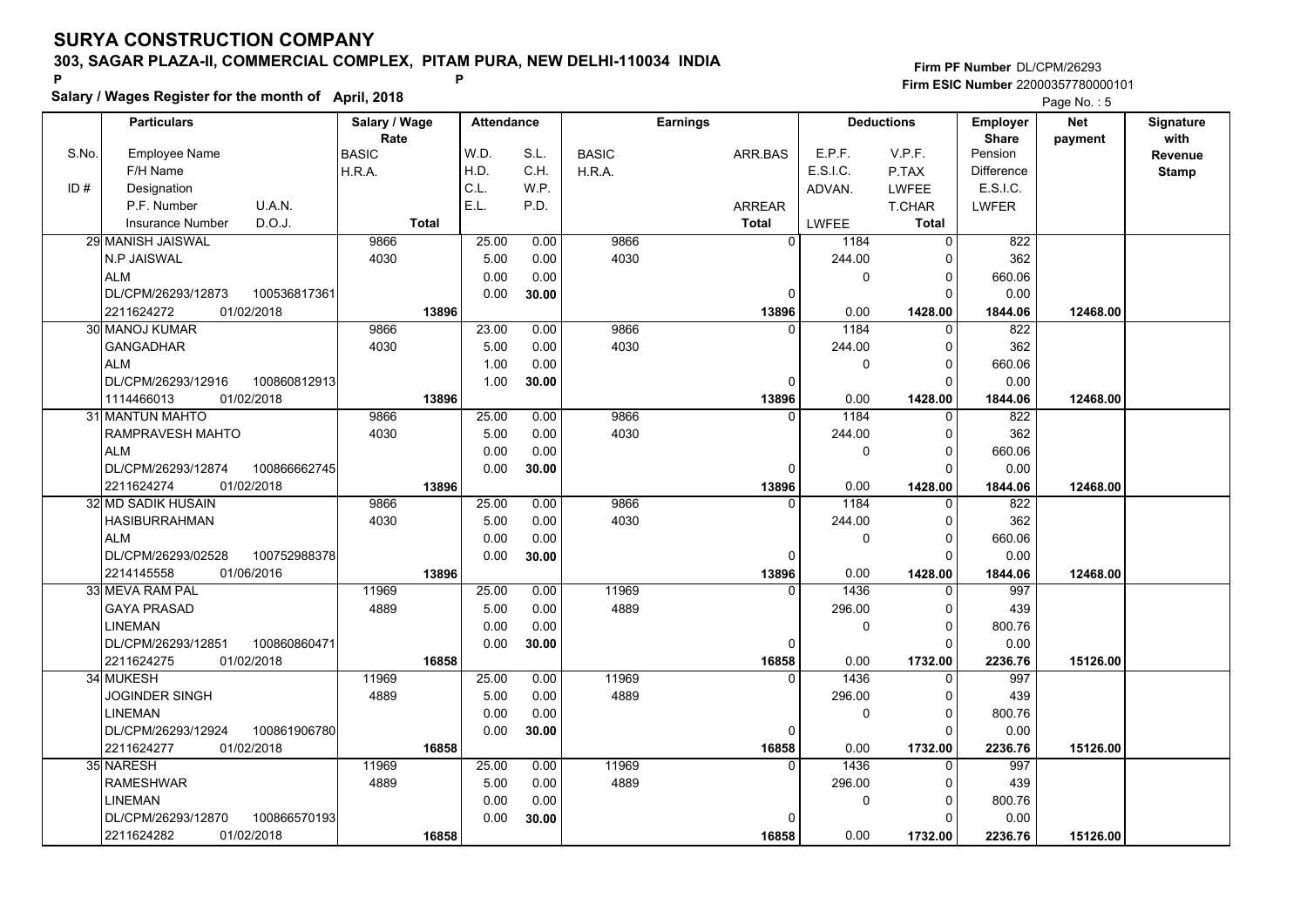**Salary / Wages Register for the month of April, 2018 <sup>P</sup> <sup>P</sup>**

|       | Salary / wages Register for the month of April, 2018 | Page No.: 6   |                   |       |              |                 |                  |                            |                   |            |              |
|-------|------------------------------------------------------|---------------|-------------------|-------|--------------|-----------------|------------------|----------------------------|-------------------|------------|--------------|
|       | <b>Particulars</b>                                   | Salary / Wage | <b>Attendance</b> |       |              | <b>Earnings</b> |                  | <b>Deductions</b>          | <b>Employer</b>   | <b>Net</b> | Signature    |
|       |                                                      | Rate          |                   |       |              |                 |                  |                            | <b>Share</b>      | payment    | with         |
| S.No. | <b>Employee Name</b>                                 | <b>BASIC</b>  | W.D.              | S.L.  | <b>BASIC</b> | ARR.BAS         | E.P.F.           | V.P.F.                     | Pension           |            | Revenue      |
|       | F/H Name                                             | H.R.A.        | H.D.              | C.H.  | H.R.A.       |                 | E.S.I.C.         | P.TAX                      | <b>Difference</b> |            | <b>Stamp</b> |
| ID#   | Designation                                          |               | C.L.              | W.P.  |              |                 | ADVAN.           | <b>LWFEE</b>               | E.S.I.C.          |            |              |
|       | U.A.N.<br>P.F. Number                                |               | E.L.              | P.D.  |              | <b>ARREAR</b>   |                  | T.CHAR                     | <b>LWFER</b>      |            |              |
|       | D.O.J.<br>Insurance Number                           | <b>Total</b>  |                   |       |              | <b>Total</b>    | <b>LWFEE</b>     | Total                      |                   |            |              |
|       | <b>36 NARESH KUMAR</b>                               | 9866          | 25.00             | 0.00  | 9866         |                 | $\Omega$<br>1184 | $\overline{0}$             | 822               |            |              |
|       | <b>DARSHAN</b>                                       | 4030          | 5.00              | 0.00  | 4030         |                 | 244.00           | $\Omega$                   | 362               |            |              |
|       | <b>ALM</b>                                           |               | 0.00              | 0.00  |              |                 |                  | 0<br>0                     | 660.06            |            |              |
|       | DL/CPM/26293/12911<br>100251347833                   |               | 0.00              | 30.00 |              |                 | 0                | $\Omega$                   | 0.00              |            |              |
|       | 01/02/2018<br>2211624280                             | 13896         |                   |       |              | 13896           | 0.00             | 1428.00                    | 1844.06           | 12468.00   |              |
|       | 37 PAWAN KUMAR                                       | 9866          | 25.00             | 0.00  | 9866         |                 | 1184<br>$\Omega$ | $\Omega$                   | 822               |            |              |
|       | <b>JAWAHAR LAL</b>                                   | 4030          | 5.00              | 0.00  | 4030         |                 | 244.00           | 0                          | 362               |            |              |
|       | <b>ALM</b>                                           |               | 0.00              | 0.00  |              |                 |                  | $\mathbf 0$<br>$\mathbf 0$ | 660.06            |            |              |
|       | DL/CPM/26293/12859<br>100270502067                   |               | 0.00              | 30.00 |              |                 | $\Omega$         | 0                          | 0.00              |            |              |
|       | 2211624290<br>01/02/2018                             | 13896         |                   |       |              | 13896           | 0.00             | 1428.00                    | 1844.06           | 12468.00   |              |
|       | 38 PHOOL CHANDRA                                     | 9866          | 25.00             | 0.00  | 9866         |                 | 1184<br>$\Omega$ | 0                          | 822               |            |              |
|       | <b>CHHOTA</b>                                        | 4030          | 5.00              | 0.00  | 4030         |                 | 244.00           | 0                          | 362               |            |              |
|       | <b>ALM</b>                                           |               | 0.00              | 0.00  |              |                 |                  | $\Omega$<br>$\Omega$       | 660.06            |            |              |
|       | DL/CPM/26293/12886<br>100859849574                   |               | 0.00              | 30.00 |              |                 | $\Omega$         | $\Omega$                   | 0.00              |            |              |
|       | 1114132925<br>01/02/2018                             | 13896         |                   |       |              | 13896           | 0.00             | 1428.00                    | 1844.06           | 12468.00   |              |
|       | <b>39 PHOOL KUMAR</b>                                | 11969         | 25.00             | 0.00  | 11969        |                 | 1436<br>$\Omega$ | $\Omega$                   | 997               |            |              |
|       | СННОТА                                               | 4889          | 5.00              | 0.00  | 4889         |                 | 296.00           | $\Omega$                   | 439               |            |              |
|       | <b>LINEMAN</b>                                       |               | 0.00              | 0.00  |              |                 |                  | $\mathbf 0$<br>0           | 800.76            |            |              |
|       | DL/CPM/26293/12925<br>100859849588                   |               | 0.00              | 30.00 |              |                 | $\Omega$         | $\Omega$                   | 0.00              |            |              |
|       | 2211711773<br>01/02/2018                             | 16858         |                   |       |              | 16858           | 0.00             | 1732.00                    | 2236.76           | 15126.00   |              |
|       | 40 PRAMOD KUMAR                                      | 11969         | 25.00             | 0.00  | 11969        |                 | 1436<br>$\Omega$ | $\Omega$                   | 997               |            |              |
|       | <b>MAIKU LAL</b>                                     | 4889          | 5.00              | 0.00  | 4889         |                 | 296.00           | 0                          | 439               |            |              |
|       | <b>LINEMAN</b>                                       |               | 0.00              | 0.00  |              |                 |                  | 0<br>$\Omega$              | 800.76            |            |              |
|       | DL/CPM/26293/12876<br>100863531333                   |               | 0.00              | 30.00 |              |                 | 0                | 0                          | 0.00              |            |              |
|       | 01/02/2018<br>2211645103                             | 16858         |                   |       |              | 16858           | 0.00             | 1732.00                    | 2236.76           | 15126.00   |              |
|       | 41 PUTAN KUMAR                                       | 9866          | 25.00             | 0.00  | 9866         |                 | 1184<br>$\Omega$ | 0                          | 822               |            |              |
|       | <b>RAM KARAN</b>                                     | 4030          | 5.00              | 0.00  | 4030         |                 | 244.00           | $\Omega$                   | 362               |            |              |
|       | <b>ALM</b>                                           |               | 0.00              | 0.00  |              |                 |                  | $\Omega$<br>$\Omega$       | 660.06            |            |              |
|       | DL/CPM/26293/12890<br>100866178037                   |               | 0.00              | 30.00 |              |                 | $\Omega$         | $\Omega$                   | 0.00              |            |              |
|       | 2211645104<br>01/02/2018                             | 13896         |                   |       |              | 13896           | 0.00             | 1428.00                    | 1844.06           | 12468.00   |              |
|       | 42 RAJ BAHADUR                                       | 9866          | 25.00             | 0.00  | 9866         |                 | 1184<br>$\Omega$ | $\Omega$                   | 822               |            |              |
|       | <b>HAR DAYAL</b>                                     | 4030          | 5.00              | 0.00  | 4030         |                 | 244.00           | 0                          | 362               |            |              |
|       | <b>ALM</b>                                           |               | 0.00              | 0.00  |              |                 |                  | 0<br>0                     | 660.06            |            |              |
|       | 100861237410<br>DL/CPM/26293/12887                   |               | 0.00              | 30.00 |              |                 | $\Omega$         | 0                          | 0.00              |            |              |
|       | 1114034499<br>01/02/2018                             | 13896         |                   |       |              | 13896           | 0.00             | 1428.00                    | 1844.06           | 12468.00   |              |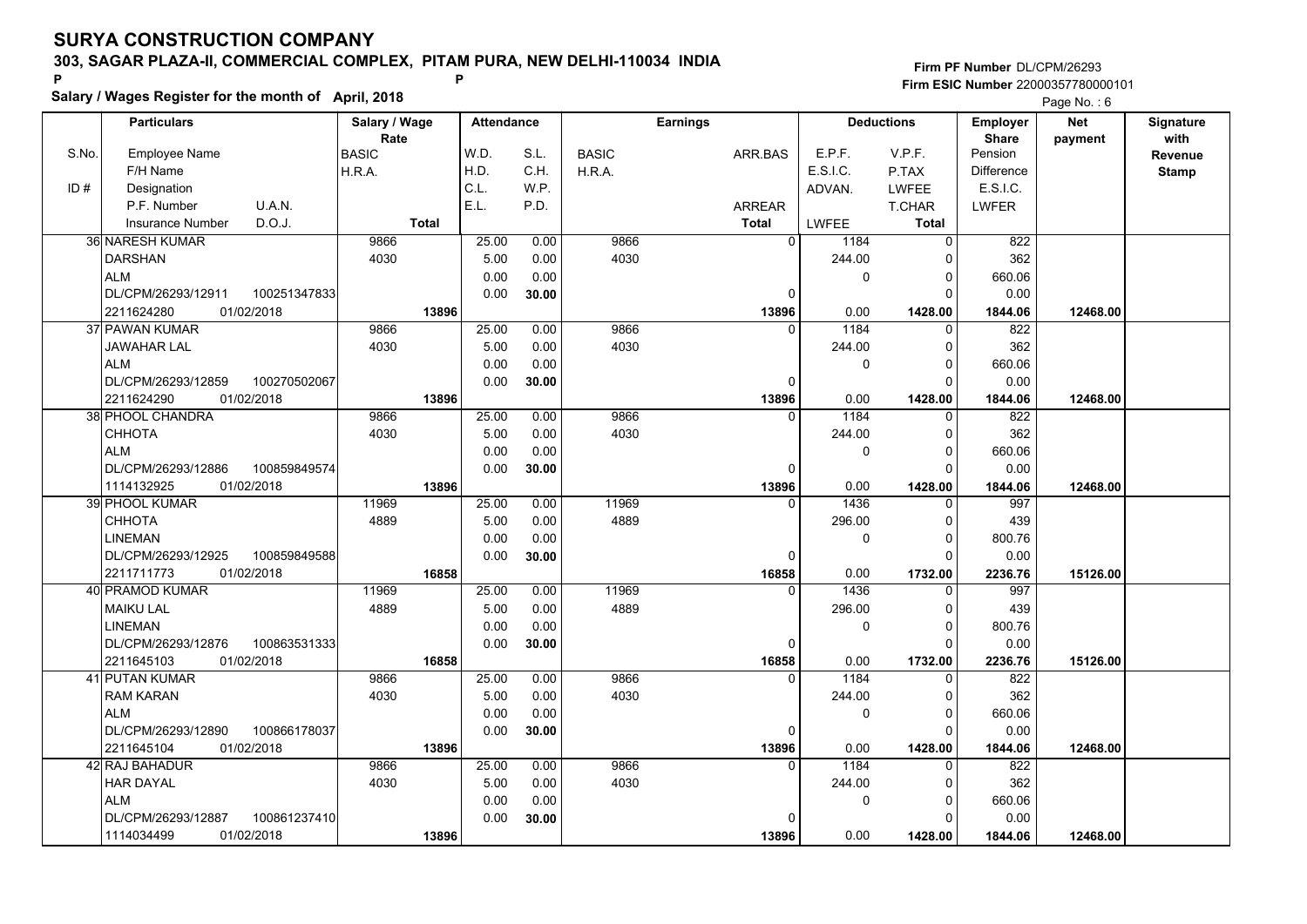**Salary / Wages Register for the month of April, 2018 <sup>P</sup> <sup>P</sup>**

|       | Salary / Wages Register for the month of April, 2018 |                |                   |       |               |                   |              |                         |                |            |                  |
|-------|------------------------------------------------------|----------------|-------------------|-------|---------------|-------------------|--------------|-------------------------|----------------|------------|------------------|
|       | <b>Particulars</b>                                   | Salary / Wage  | <b>Attendance</b> |       |               | <b>Earnings</b>   |              | <b>Deductions</b>       | Employer       | <b>Net</b> | <b>Signature</b> |
|       |                                                      | Rate           |                   |       |               |                   |              |                         | <b>Share</b>   | payment    | with             |
| S.No. | <b>Employee Name</b>                                 | <b>BASIC</b>   | W.D.              | S.L.  | <b>BASIC</b>  | ARR.BAS           | E.P.F.       | V.P.F.                  | Pension        |            | Revenue          |
|       | F/H Name                                             | H.R.A.         | H.D.              | C.H.  | H.R.A.        |                   | E.S.I.C.     | P.TAX                   | Difference     |            | <b>Stamp</b>     |
| ID#   | Designation                                          |                | C.L.              | W.P.  |               |                   | ADVAN.       | <b>LWFEE</b>            | E.S.I.C.       |            |                  |
|       | P.F. Number<br>U.A.N.                                |                | E.L.              | P.D.  |               | ARREAR            |              | T.CHAR                  | <b>LWFER</b>   |            |                  |
|       | D.O.J.<br><b>Insurance Number</b>                    | <b>Total</b>   |                   |       |               | <b>Total</b>      | <b>LWFEE</b> | Total                   |                |            |                  |
|       | 43 RAJ KUMAR                                         | 9866           | 25.00             | 0.00  | 9866          | $\overline{0}$    | 1184         | $\overline{0}$          | 822            |            |                  |
|       | <b>GHURU</b>                                         | 4030           | 5.00              | 0.00  | 4030          |                   | 244.00       | $\Omega$                | 362            |            |                  |
|       | <b>ALM</b>                                           |                | 0.00              | 0.00  |               |                   | $\mathbf 0$  | 0                       | 660.06         |            |                  |
|       | DL/CPM/26293/12888<br>100860895397                   |                | 0.00              | 30.00 |               | $\Omega$          |              | $\Omega$                | 0.00           |            |                  |
|       | 01/02/2018<br>2211645105                             | 13896          |                   |       |               | 13896<br>$\Omega$ | 0.00         | 1428.00<br>$\Omega$     | 1844.06        | 12468.00   |                  |
|       | 44 RAJENDER KUMAR<br><b>SHIV PAL</b>                 | 11969<br>4889  | 25.00             | 0.00  | 11969<br>4889 |                   | 1436         |                         | 997<br>439     |            |                  |
|       |                                                      |                | 5.00              | 0.00  |               |                   | 296.00       | $\Omega$                |                |            |                  |
|       | <b>LINEMAN</b>                                       |                | 0.00              | 0.00  |               |                   | 0            | $\Omega$<br>$\Omega$    | 800.76         |            |                  |
|       | DL/CPM/26293/12877<br>100536832254                   |                | 0.00              | 30.00 |               | $\mathbf 0$       |              |                         | 0.00           |            |                  |
|       | 2212727596<br>01/02/2018<br>45 RAJENDER KUMAR        | 16858<br>11969 | 25.00             | 0.00  | 11969         | 16858<br>$\Omega$ | 0.00<br>1436 | 1732.00<br>$\mathbf{0}$ | 2236.76<br>997 | 15126.00   |                  |
|       | <b>BAGHWAN DIN</b>                                   | 4889           | 5.00              | 0.00  | 4889          |                   | 296.00       | 0                       | 439            |            |                  |
|       | <b>LINEMAN</b>                                       |                | 0.00              | 0.00  |               |                   | $\Omega$     | $\Omega$                | 800.76         |            |                  |
|       | DL/CPM/26293/12926<br>100536074681                   |                | 0.00              | 30.00 |               | $\Omega$          |              | $\Omega$                | 0.00           |            |                  |
|       | 2211624301<br>01/02/2018                             | 16858          |                   |       |               | 16858             | 0.00         | 1732.00                 | 2236.76        | 15126.00   |                  |
|       | <b>46 RAJENDRA PASWAN</b>                            | 9866           | 25.00             | 0.00  | 9866          | $\Omega$          | 1184         | $\Omega$                | 822            |            |                  |
|       | RAMESHVAR PASWAN                                     | 4030           | 5.00              | 0.00  | 4030          |                   | 244.00       | $\Omega$                | 362            |            |                  |
|       | <b>ALM</b>                                           |                | 0.00              | 0.00  |               |                   | 0            | 0                       | 660.06         |            |                  |
|       | DL/CPM/26293/13039<br>100297427857                   |                | 0.00              | 30.00 |               | $\mathbf 0$       |              | $\Omega$                | 0.00           |            |                  |
|       | 01/02/2018<br>1111645110                             | 13896          |                   |       |               | 13896             | 0.00         | 1428.00                 | 1844.06        | 12468.00   |                  |
|       | 47 RAJESH KUMAR GUPTA                                | 25000          | 25.00             | 0.00  | 25000         |                   | $\Omega$     | $\Omega$                | $\Omega$       |            |                  |
|       | <b>MOTICHAND GUPTA</b>                               | $\mathsf 0$    | 5.00              | 0.00  | 0             |                   | 0.00         | 0                       | $\mathbf 0$    |            |                  |
|       | <b>SUPERVISOR</b>                                    |                | 0.00              | 0.00  |               |                   | $\mathbf 0$  | $\Omega$                | 0.00           |            |                  |
|       |                                                      |                | 0.00              | 30.00 |               | 0                 |              | $\Omega$                | 0.00           |            |                  |
|       | <b>EXEMPTED</b><br>01/02/2018                        | 25000          |                   |       |               | 25000             | 0.00         | 0.00                    | 0.00           | 25000.00   |                  |
|       | 48 RAJI AHMAD                                        | 11969          | 25.00             | 0.00  | 11969         | $\Omega$          | 1436         | $\mathbf 0$             | 997            |            |                  |
|       | ZAMIL                                                | 4889           | 5.00              | 0.00  | 4889          |                   | 296.00       | $\Omega$                | 439            |            |                  |
|       | <b>LINEMAN</b>                                       |                | 0.00              | 0.00  |               |                   | $\Omega$     | $\Omega$                | 800.76         |            |                  |
|       | DL/CPM/26293/13041<br>100870060810                   |                | 0.00              | 30.00 |               | $\mathbf 0$       |              | $\Omega$                | 0.00           |            |                  |
|       | 2014166870<br>01/02/2018                             | 16858          |                   |       |               | 16858             | 0.00         | 1732.00                 | 2236.76        | 15126.00   |                  |
|       | 49 RAJOL KUMAR                                       | 11969          | 25.00             | 0.00  | 11969         | $\Omega$          | 1436         | $\Omega$                | 997            |            |                  |
|       | SHRI LALAU                                           | 4889           | 5.00              | 0.00  | 4889          |                   | 296.00       | $\Omega$                | 439            |            |                  |
|       | <b>ALM</b>                                           |                | 0.00              | 0.00  |               |                   | 0            | 0                       | 800.76         |            |                  |
|       | 100868217640<br>DL/CPM/26293/12905                   |                | 0.00              | 30.00 |               | $\Omega$          |              | 0                       | 0.00           |            |                  |
|       | 2211624303<br>01/02/2018                             | 16858          |                   |       |               | 16858             | 0.00         | 1732.00                 | 2236.76        | 15126.00   |                  |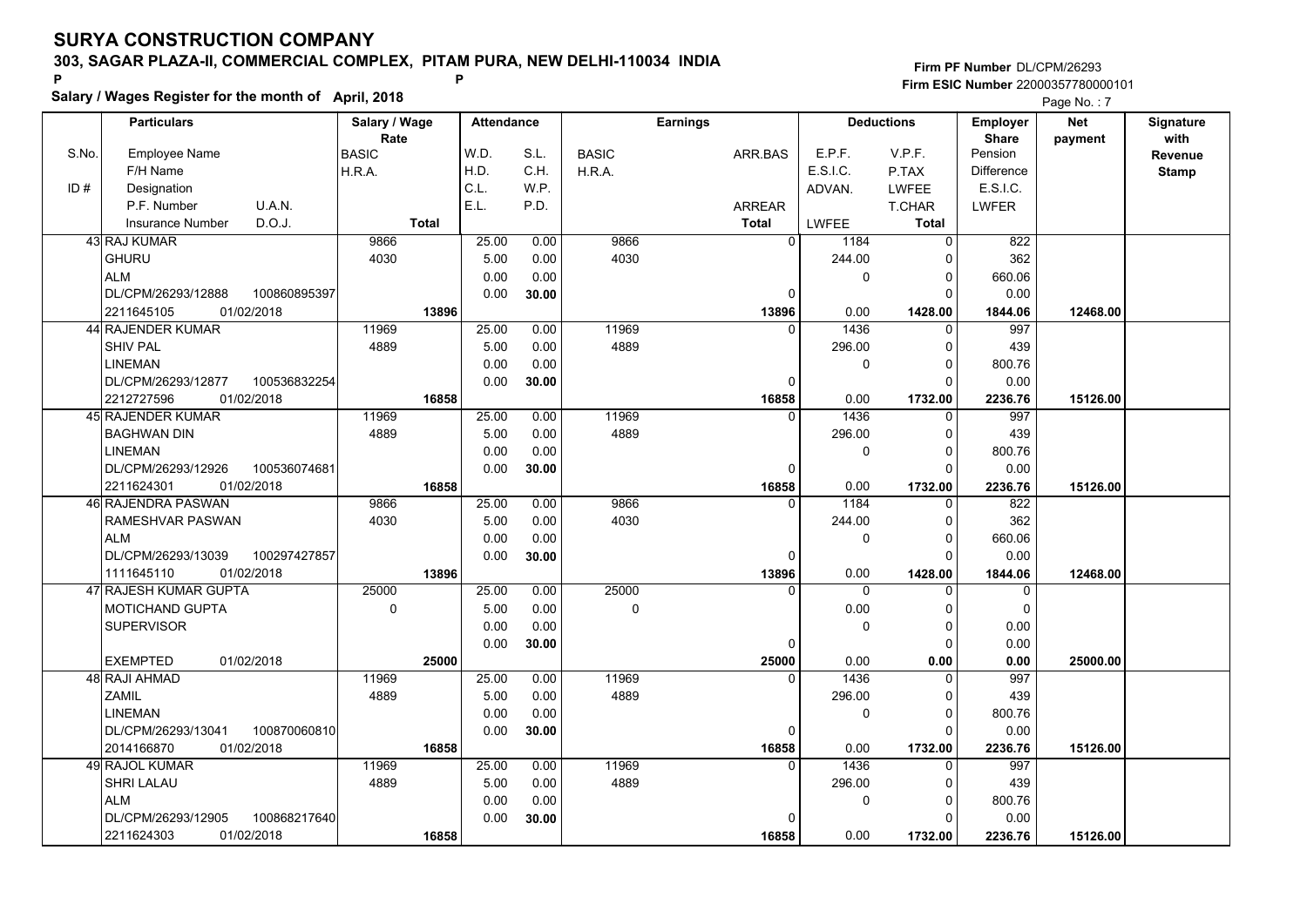**Salary / Wages Register for the month of April, 2018 <sup>P</sup> <sup>P</sup>**

|       | Salary / wages Register for the month of April, 2018 |               |                   |       |                  |                 |                  |                   | Page No.: 8       |            |              |  |
|-------|------------------------------------------------------|---------------|-------------------|-------|------------------|-----------------|------------------|-------------------|-------------------|------------|--------------|--|
|       | <b>Particulars</b>                                   | Salary / Wage | <b>Attendance</b> |       |                  | <b>Earnings</b> |                  | <b>Deductions</b> | <b>Employer</b>   | <b>Net</b> | Signature    |  |
|       |                                                      | Rate          |                   |       |                  |                 |                  |                   | <b>Share</b>      | payment    | with         |  |
| S.No. | <b>Employee Name</b>                                 | <b>BASIC</b>  | W.D.              | S.L.  | <b>BASIC</b>     | ARR.BAS         | E.P.F.           | V.P.F.            | Pension           |            | Revenue      |  |
|       | F/H Name                                             | H.R.A.        | H.D.              | C.H.  | H.R.A.           |                 | E.S.I.C.         | P.TAX             | <b>Difference</b> |            | <b>Stamp</b> |  |
| ID#   | Designation                                          |               | C.L.              | W.P.  |                  |                 | ADVAN.           | <b>LWFEE</b>      | E.S.I.C.          |            |              |  |
|       | P.F. Number<br>U.A.N.                                |               | E.L.              | P.D.  |                  | <b>ARREAR</b>   |                  | T.CHAR            | <b>LWFER</b>      |            |              |  |
|       | D.O.J.<br>Insurance Number                           | <b>Total</b>  |                   |       |                  | <b>Total</b>    | <b>LWFEE</b>     | <b>Total</b>      |                   |            |              |  |
|       | 50 RAKESH KUMAR                                      | 9866          | 11.00             | 0.00  | 3946             | $\mathbf{0}$    | 474              | $\Omega$          | 329               |            |              |  |
|       | <b>PURAN SINGH</b>                                   | 4030          | 1.00              | 0.00  | 1612             |                 | 98.00            | $\Omega$          | 145               |            |              |  |
|       | <b>ALM</b>                                           |               | 0.00              | 18.00 |                  |                 | $\pmb{0}$        | 0                 | 264.01            |            |              |  |
|       | DL/CPM/26293/12860<br>100299395687                   |               | 0.00              | 12.00 |                  | 0               |                  | $\Omega$          | 0.00              |            |              |  |
|       | 2211624313<br>01/02/2018                             | 13896         |                   |       |                  | 5558            | 0.00             | 572.00            | 738.01            | 4986.00    |              |  |
|       | 51 RAKESH KUMAR                                      | 11969         | 25.00             | 0.00  | 11969            | $\Omega$        | 1436             | $\Omega$          | 997               |            |              |  |
|       | <b>SHIV KUMAR</b>                                    | 4889          | 5.00              | 0.00  | 4889             |                 | 296.00           | 0                 | 439               |            |              |  |
|       | <b>LINEMAN</b>                                       |               | 0.00              | 0.00  |                  |                 | 0                | $\Omega$          | 800.76            |            |              |  |
|       | DL/CPM/26293/12879<br>100868077708                   |               | 0.00              | 30.00 |                  | $\Omega$        |                  | 0                 | 0.00              |            |              |  |
|       | 1112966934<br>01/02/2018                             | 16858         |                   |       |                  | 16858           | 0.00             | 1732.00           | 2236.76           | 15126.00   |              |  |
|       | 52 RAKESH KUMAR                                      | 11969         | 25.00             | 0.00  | 11969            | $\Omega$        | 1436             | 0                 | 997               |            |              |  |
|       | <b>HARI RAM</b>                                      | 4889          | 5.00              | 0.00  | 4889             |                 | 296.00           | $\Omega$          | 439               |            |              |  |
|       | <b>ALM</b>                                           |               | 0.00              | 0.00  |                  |                 | $\mathbf 0$      | $\Omega$          | 800.76            |            |              |  |
|       | 100299395694<br>DL/CPM/26293/12906                   |               | 0.00              | 30.00 |                  | 0               |                  | $\Omega$          | 0.00              |            |              |  |
|       | 2212966936<br>01/02/2018                             | 16858         |                   |       |                  | 16858           | 0.00             | 1732.00           | 2236.76           | 15126.00   |              |  |
|       | 53 RAKESH KUMAR                                      | 9866          | 12.00             | 0.00  | $\frac{1}{5262}$ | $\Omega$        | $\overline{631}$ | $\Omega$          | 438               |            |              |  |
|       | <b>RAJAN</b>                                         | 4030          | 2.00              | 0.00  | 2149             |                 | 130.00           | $\Omega$          | 193               |            |              |  |
|       | <b>ALM</b>                                           |               | 1.00              | 14.00 |                  |                 | $\mathbf 0$      | $\Omega$          | 352.02            |            |              |  |
|       | DL/CPM/26293/12907<br>100865898966                   |               | 1.00              | 16.00 |                  | 0               |                  | $\Omega$          | 0.00              |            |              |  |
|       | 2211685737<br>01/02/2018                             | 13896         |                   |       |                  | 7411            | 0.00             | 761.00            | 983.02            | 6650.00    |              |  |
|       | 54 RAM BARAN                                         | 11969         | 25.00             | 0.00  | 11969            | $\Omega$        | 1436             | 0                 | 997               |            |              |  |
|       | <b>SUK LAL</b>                                       | 4889          | 5.00              | 0.00  | 4889             |                 | 296.00           | 0                 | 439               |            |              |  |
|       | <b>LINEMAN</b>                                       |               | 0.00              | 0.00  |                  |                 | 0                | $\Omega$          | 800.76            |            |              |  |
|       | DL/CPM/26293/12928<br>100868657150                   |               | 0.00              | 30.00 |                  | 0               |                  | 0                 | 0.00              |            |              |  |
|       | 2211685743<br>01/02/2018                             | 16858         |                   |       |                  | 16858           | 0.00             | 1732.00           | 2236.76           | 15126.00   |              |  |
|       | 55 RAM DHANI                                         | 11969         | 21.00             | 0.00  | 10373            | $\Omega$        | 1245             | 0                 | 864               |            |              |  |
|       | <b>RAM DIN</b>                                       | 4889          | 4.00              | 0.00  | 4237             |                 | 256.00           | $\Omega$          | 381               |            |              |  |
|       | <b>LINEMAN</b>                                       |               | 1.00              | 4.00  |                  |                 | $\mathbf 0$      | $\Omega$          | 693.98            |            |              |  |
|       | DL/CPM/26293/12898<br>100866162934                   |               | 0.00              | 26.00 |                  | $\Omega$        |                  | $\Omega$          | 0.00              |            |              |  |
|       | 1114810592<br>01/02/2018                             | 16858         |                   |       |                  | 14610           | 0.00             | 1501.00           | 1938.98           | 13109.00   |              |  |
|       | 56 RAM KARAN                                         | 9866          | 25.00             | 0.00  | 9866             | $\Omega$        | 1184             | $\Omega$          | 822               |            |              |  |
|       | <b>VISHRAM</b>                                       | 4030          | 5.00              | 0.00  | 4030             |                 | 244.00           | $\Omega$          | 362               |            |              |  |
|       | <b>ALM</b>                                           |               | 0.00              | 0.00  |                  |                 | 0                | $\Omega$          | 660.06            |            |              |  |
|       | 100869846871<br>DL/CPM/26293/12861                   |               | 0.00              | 30.00 |                  |                 |                  | O                 | 0.00              |            |              |  |
|       | 01/02/2018<br>2211624323                             | 13896         |                   |       |                  | 13896           | 0.00             | 1428.00           | 1844.06           | 12468.00   |              |  |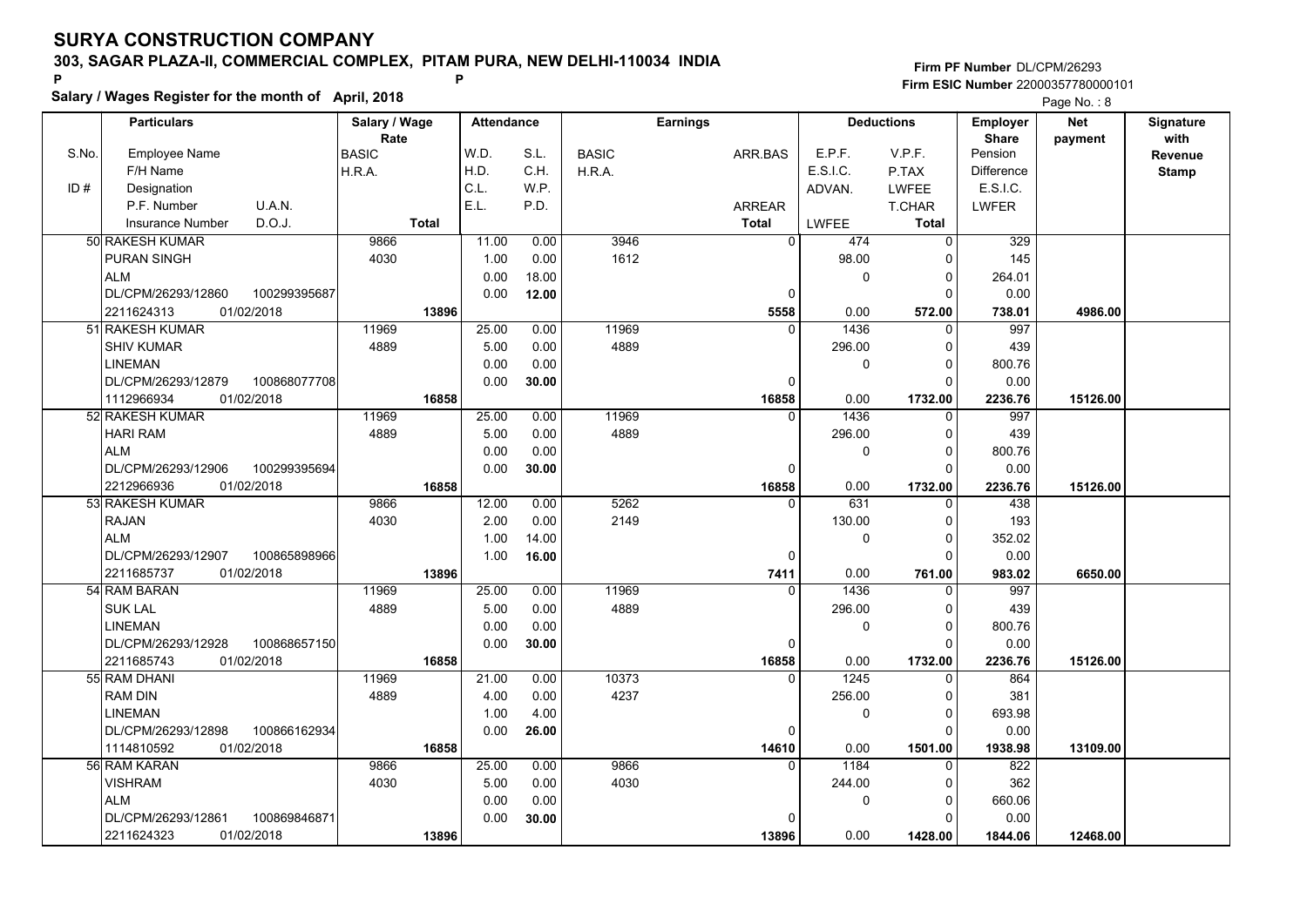**Salary / Wages Register for the month of April, 2018 <sup>P</sup> <sup>P</sup>**

|       | Salary / wages Register for the month of April, 2018 |               |                   |       |              |                 |              |                   |                   |            |              |
|-------|------------------------------------------------------|---------------|-------------------|-------|--------------|-----------------|--------------|-------------------|-------------------|------------|--------------|
|       | <b>Particulars</b>                                   | Salary / Wage | <b>Attendance</b> |       |              | <b>Earnings</b> |              | <b>Deductions</b> | <b>Employer</b>   | <b>Net</b> | Signature    |
|       |                                                      | Rate          |                   |       |              |                 |              |                   | <b>Share</b>      | payment    | with         |
| S.No. | <b>Employee Name</b>                                 | <b>BASIC</b>  | W.D.              | S.L.  | <b>BASIC</b> | ARR.BAS         | E.P.F.       | V.P.F.            | Pension           |            | Revenue      |
|       | F/H Name                                             | H.R.A.        | H.D.              | C.H.  | H.R.A.       |                 | E.S.I.C.     | P.TAX             | <b>Difference</b> |            | <b>Stamp</b> |
| ID#   | Designation                                          |               | C.L.              | W.P.  |              |                 | ADVAN.       | <b>LWFEE</b>      | E.S.I.C.          |            |              |
|       | U.A.N.<br>P.F. Number                                |               | E.L.              | P.D.  |              | <b>ARREAR</b>   |              | T.CHAR            | <b>LWFER</b>      |            |              |
|       | D.O.J.<br>Insurance Number                           | <b>Total</b>  |                   |       |              | <b>Total</b>    | <b>LWFEE</b> | Total             |                   |            |              |
|       | 57 RAM KISHOR                                        | 11969         | 25.00             | 0.00  | 11969        | $\Omega$        | 1436         | $\Omega$          | 997               |            |              |
|       | <b>GHURU PRASAD</b>                                  | 4889          | 5.00              | 0.00  | 4889         |                 | 296.00       | $\Omega$          | 439               |            |              |
|       | <b>LINEMAN</b>                                       |               | 0.00              | 0.00  |              |                 | 0            | 0                 | 800.76            |            |              |
|       | DL/CPM/26293/12897<br>100536814556                   |               | 0.00              | 30.00 |              | 0               |              | $\Omega$          | 0.00              |            |              |
|       | 1111624328<br>01/02/2018                             | 16858         |                   |       |              | 16858           | 0.00         | 1732.00           | 2236.76           | 15126.00   |              |
|       | 58 RAM NARESH                                        | 9866          | 11.00             | 0.00  | 4604         | $\Omega$        | 552          | $\Omega$          | 384               |            |              |
|       | <b>GHURU PRASAD</b>                                  | 4030          | 2.00              | 0.00  | 1881         |                 | 114.00       | 0                 | 168               |            |              |
|       | <b>ALM</b>                                           |               | 1.00              | 16.00 |              |                 | 0            | $\Omega$          | 308.04            |            |              |
|       | DL/CPM/26293/12865<br>100860895402                   |               | 0.00              | 14.00 |              | $\mathbf 0$     |              | 0                 | 0.00              |            |              |
|       | 01/02/2018<br>2211645115                             | 13896         |                   |       |              | 6485            | 0.00         | 666.00            | 860.04            | 5819.00    |              |
|       | 59 RAM PRAKASH KHURANA                               | 26000         | 25.00             | 0.00  | 26000        |                 | $\mathbf 0$  | 0                 | $\mathbf 0$       |            |              |
|       | JESA RAM KHURANA                                     | 0             | 5.00              | 0.00  | 0            |                 | 0.00         | $\Omega$          | $\mathbf 0$       |            |              |
|       | <b>DISTT CORDI.</b>                                  |               | 0.00              | 0.00  |              |                 | $\Omega$     | $\Omega$          | 0.00              |            |              |
|       |                                                      |               | 0.00              | 30.00 |              | $\Omega$        |              | $\Omega$          | 0.00              |            |              |
|       | <b>EXEMPTED</b><br>01/02/2018                        | 26000         |                   |       |              | 26000           | 0.00         | 0.00              | 0.00              | 26000.00   |              |
|       | 60 RAM PRASAD                                        | 11969         | 25.00             | 0.00  | 11969        | $\Omega$        | 1436         | $\overline{0}$    | 997               |            |              |
|       | <b>RAGHUBIR PRASAD</b>                               | 4889          | 5.00              | 0.00  | 4889         |                 | 296.00       | $\Omega$          | 439               |            |              |
|       | <b>FOREMAN</b>                                       |               | 0.00              | 0.00  |              |                 | 0            | $\mathbf 0$       | 800.76            |            |              |
|       | DL/CPM/26293/13226<br>100865807603                   |               | 0.00              | 30.00 |              | $\Omega$        |              | $\Omega$          | 0.00              |            |              |
|       | 1111624329<br>01/02/2018                             | 16858         |                   |       |              | 16858           | 0.00         | 1732.00           | 2236.76           | 15126.00   |              |
|       | 61 RAMESH CHAND                                      | 11969         | 25.00             | 0.00  | 11969        | $\Omega$        | 1436         | $\Omega$          | 997               |            |              |
|       | <b>PUTANI</b>                                        | 4889          | 5.00              | 0.00  | 4889         |                 | 296.00       | 0                 | 439               |            |              |
|       | <b>FITTER</b>                                        |               | 0.00              | 0.00  |              |                 | 0            | $\Omega$          | 800.76            |            |              |
|       | DL/CPM/26293/12920<br>100629686155                   |               | 0.00              | 30.00 |              | 0               |              | 0                 | 0.00              |            |              |
|       | 01/02/2018<br>2211624336                             | 16858         |                   |       |              | 16858           | 0.00         | 1732.00           | 2236.76           | 15126.00   |              |
|       | 62 RAMU VERMA                                        | 11969         | 25.00             | 0.00  | 11969        | $\Omega$        | 1436         | 0                 | 997               |            |              |
|       | <b>MANARE VERMA</b>                                  | 4889          | 5.00              | 0.00  | 4889         |                 | 296.00       | $\Omega$          | 439               |            |              |
|       | <b>LINEMAN</b>                                       |               | 0.00              | 0.00  |              |                 | $\Omega$     | $\Omega$          | 800.76            |            |              |
|       | DL/CPM/26293/12857<br>100536822319                   |               | 0.00              | 30.00 |              | $\Omega$        |              | $\Omega$          | 0.00              |            |              |
|       | 2211685747<br>01/02/2018                             | 16858         |                   |       |              | 16858           | 0.00         | 1732.00           | 2236.76           | 15126.00   |              |
|       | 63 RANJIT KUMAR                                      | 9866          | 25.00             | 0.00  | 9866         | $\Omega$        | 1184         | $\Omega$          | 822               |            |              |
|       | <b>RAM DAYAL</b>                                     | 4030          | 5.00              | 0.00  | 4030         |                 | 244.00       | 0                 | 362               |            |              |
|       | <b>ALM</b>                                           |               | 0.00              | 0.00  |              |                 | 0            | 0                 | 660.06            |            |              |
|       | DL/CPM/26293/12892<br>100866157752                   |               | 0.00              | 30.00 |              | $\Omega$        |              | 0                 | 0.00              |            |              |
|       | 2014051883<br>01/02/2018                             | 13896         |                   |       |              | 13896           | 0.00         | 1428.00           | 1844.06           | 12468.00   |              |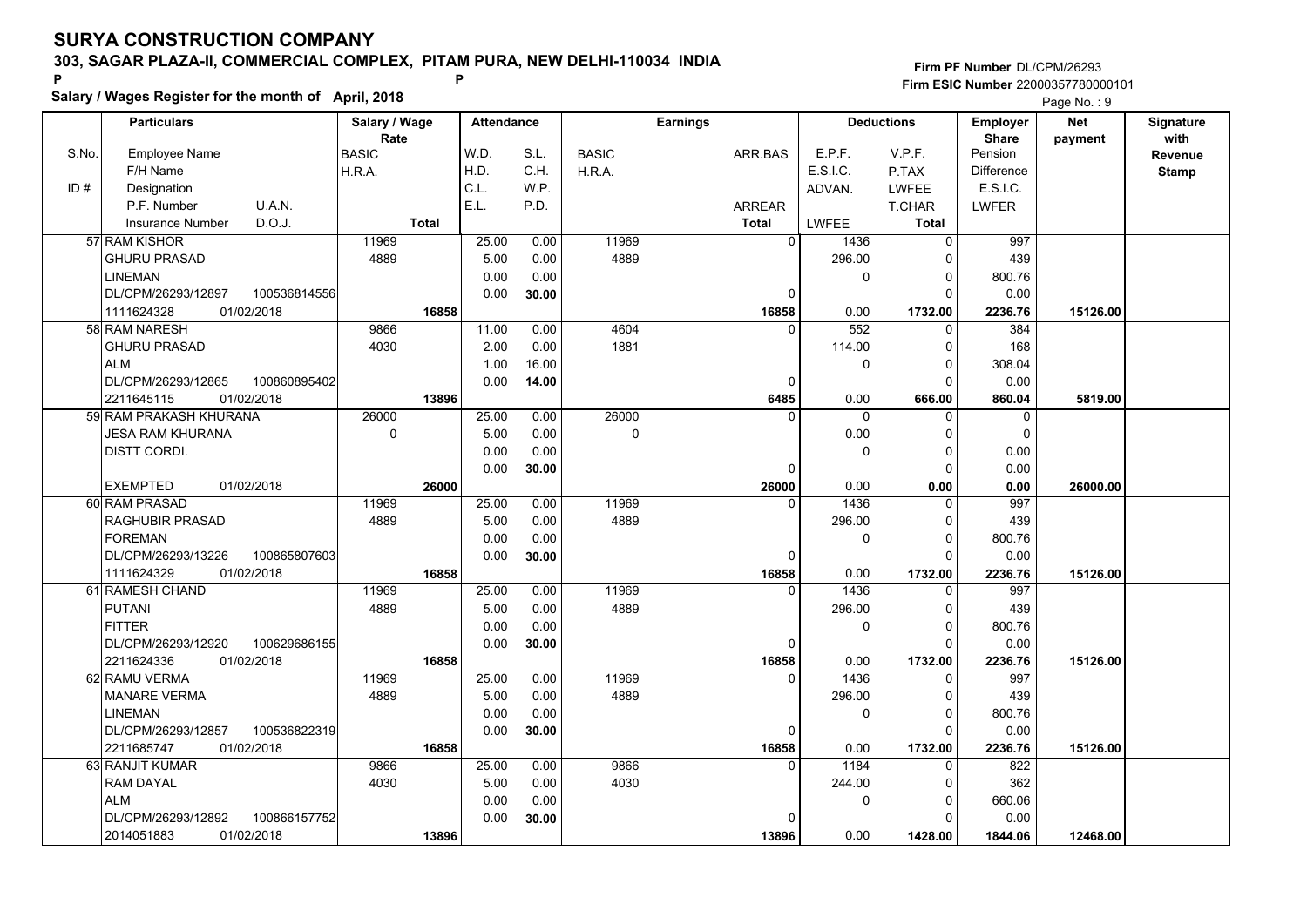**Salary / Wages Register for the month of April, 2018 <sup>P</sup> <sup>P</sup>**

|       | Salary / wages Register for the month of April, 2018<br>Page No.: 10 |               |                   |       |              |                 |                  |                   |                   |            |              |
|-------|----------------------------------------------------------------------|---------------|-------------------|-------|--------------|-----------------|------------------|-------------------|-------------------|------------|--------------|
|       | <b>Particulars</b>                                                   | Salary / Wage | <b>Attendance</b> |       |              | <b>Earnings</b> |                  | <b>Deductions</b> | <b>Employer</b>   | <b>Net</b> | Signature    |
|       |                                                                      | Rate          |                   |       |              |                 |                  |                   | <b>Share</b>      | payment    | with         |
| S.No. | <b>Employee Name</b>                                                 | <b>BASIC</b>  | W.D.              | S.L.  | <b>BASIC</b> | ARR.BAS         | E.P.F.           | V.P.F.            | Pension           |            | Revenue      |
|       | F/H Name                                                             | H.R.A.        | H.D.              | C.H.  | H.R.A.       |                 | E.S.I.C.         | P.TAX             | <b>Difference</b> |            | <b>Stamp</b> |
| ID#   | Designation                                                          |               | C.L.              | W.P.  |              |                 | ADVAN.           | <b>LWFEE</b>      | E.S.I.C.          |            |              |
|       | U.A.N.<br>P.F. Number                                                |               | E.L.              | P.D.  |              | <b>ARREAR</b>   |                  | T.CHAR            | <b>LWFER</b>      |            |              |
|       | D.O.J.<br>Insurance Number                                           | <b>Total</b>  |                   |       |              | <b>Total</b>    | <b>LWFEE</b>     | Total             |                   |            |              |
|       | 64 RAVI SHANKAR                                                      | 11969         | 25.00             | 0.00  | 11969        | $\Omega$        | 1436             | $\Omega$          | 997               |            |              |
|       | <b>RATEE PAL</b>                                                     | 4889          | 5.00              | 0.00  | 4889         |                 | 296.00           | $\Omega$          | 439               |            |              |
|       | <b>LINEMAN</b>                                                       |               | 0.00              | 0.00  |              |                 | 0                | 0                 | 800.76            |            |              |
|       | DL/CPM/26293/13044<br>100866782827                                   |               | 0.00              | 30.00 |              | 0               |                  | $\Omega$          | 0.00              |            |              |
|       | 1114810382<br>01/02/2018                                             | 16858         |                   |       |              | 16858           | 0.00             | 1732.00           | 2236.76           | 15126.00   |              |
|       | 65 RAVI SHANKER                                                      | 9866          | 25.00             | 0.00  | 9866         | $\Omega$        | 1184             | $\Omega$          | 822               |            |              |
|       | <b>SHRI RAM</b>                                                      | 4030          | 5.00              | 0.00  | 4030         |                 | 244.00           | 0                 | 362               |            |              |
|       | <b>ALM</b>                                                           |               | 0.00              | 0.00  |              |                 | 0                | $\Omega$          | 660.06            |            |              |
|       | DL/CPM/26293/12866<br>100868229676                                   |               | 0.00              | 30.00 |              | $\Omega$        |                  | 0                 | 0.00              |            |              |
|       | 2211711751<br>01/02/2018                                             | 13896         |                   |       |              | 13896           | 0.00             | 1428.00           | 1844.06           | 12468.00   |              |
|       | 66 RAVINDER                                                          | 9866          | 25.00             | 0.00  | 9866         | $\Omega$        | 1184             | 0                 | 822               |            |              |
|       | SHRI LAL JI                                                          | 4030          | 5.00              | 0.00  | 4030         |                 | 244.00           | 0                 | 362               |            |              |
|       | <b>ALM</b>                                                           |               | 0.00              | 0.00  |              |                 | $\mathbf{0}$     | $\Omega$          | 660.06            |            |              |
|       | DL/CPM/26293/<br>100868217459                                        |               | 0.00              | 30.00 |              | $\Omega$        |                  | $\Omega$          | 0.00              |            |              |
|       | 1111624337<br>01/02/2018                                             | 13896         |                   |       |              | 13896           | 0.00             | 1428.00           | 1844.06           | 12468.00   |              |
|       | 67 SANTOSH KUMAR                                                     | 11969         | 22.00             | 0.00  | 11171        | $\Omega$        | 1341             | $\Omega$          | 931               |            |              |
|       | <b>RAM PRASAD</b>                                                    | 4889          | 4.00              | 0.00  | 4563         |                 | 276.00           | $\Omega$          | 410               |            |              |
|       | <b>LINEMAN</b>                                                       |               | 1.00              | 2.00  |              |                 | 0                | 0                 | 747.37            |            |              |
|       | DL/CPM/26293/12858<br>100866254934                                   |               | 1.00              | 28.00 |              | $\Omega$        |                  | $\Omega$          | 0.00              |            |              |
|       | 2211645355<br>01/02/2018                                             | 16858         |                   |       |              | 15734           | 0.00             | 1617.00           | 2088.37           | 14117.00   |              |
|       | 68 SANTOSH KUMAR                                                     | 11969         | 25.00             | 0.00  | 11969        | $\Omega$        | 1436             | $\Omega$          | 997               |            |              |
|       | <b>RAM KUMAR</b>                                                     | 4889          | 5.00              | 0.00  | 4889         |                 | 296.00           | 0                 | 439               |            |              |
|       | <b>LINEMAN</b>                                                       |               | 0.00              | 0.00  |              |                 | 0                | $\Omega$          | 800.76            |            |              |
|       | DL/CPM/26293/12881<br>100866200544                                   |               | 0.00              | 30.00 |              | 0               |                  | 0                 | 0.00              |            |              |
|       | 2211624342<br>01/02/2018                                             | 16858         |                   |       |              | 16858           | 0.00             | 1732.00           | 2236.76           | 15126.00   |              |
|       | 69 SAPTMI LAL                                                        | 9866          | 25.00             | 0.00  | 9866         | $\Omega$        | 1184             | 0                 | 822               |            |              |
|       | <b>BHAI LAL</b>                                                      | 4030          | 5.00              | 0.00  | 4030         |                 | 244.00           | $\Omega$          | 362               |            |              |
|       | <b>ALM</b>                                                           |               | 0.00              | 0.00  |              |                 | $\Omega$         | $\Omega$          | 660.06            |            |              |
|       | DL/CPM/26293/13042<br>100859212210                                   |               | 0.00              | 30.00 |              | $\Omega$        |                  | $\Omega$          | 0.00              |            |              |
|       | 2211645356<br>01/02/2018                                             | 13896         |                   |       |              | 13896           | 0.00             | 1428.00           | 1844.06           | 12468.00   |              |
|       | 70 SHISHPAL                                                          | 9866          | 21.00             | 0.00  | 9208         | $\Omega$        | $\frac{1105}{ }$ | $\Omega$          | 767               |            |              |
|       | <b>KARIPAL SINGH</b>                                                 | 4030          | 5.00              | 0.00  | 3761         |                 | 227.00           | 0                 | 338               |            |              |
|       | <b>ALM</b>                                                           |               | 1.00              | 2.00  |              |                 | 0                | 0                 | 616.03            |            |              |
|       | DL/CPM/26293/12932<br>100862316087                                   |               | 1.00              | 28.00 |              | $\Omega$        |                  | 0                 | 0.00              |            |              |
|       | 2211624343<br>01/02/2018                                             | 13896         |                   |       |              | 12969           | 0.00             | 1332.00           | 1721.03           | 11637.00   |              |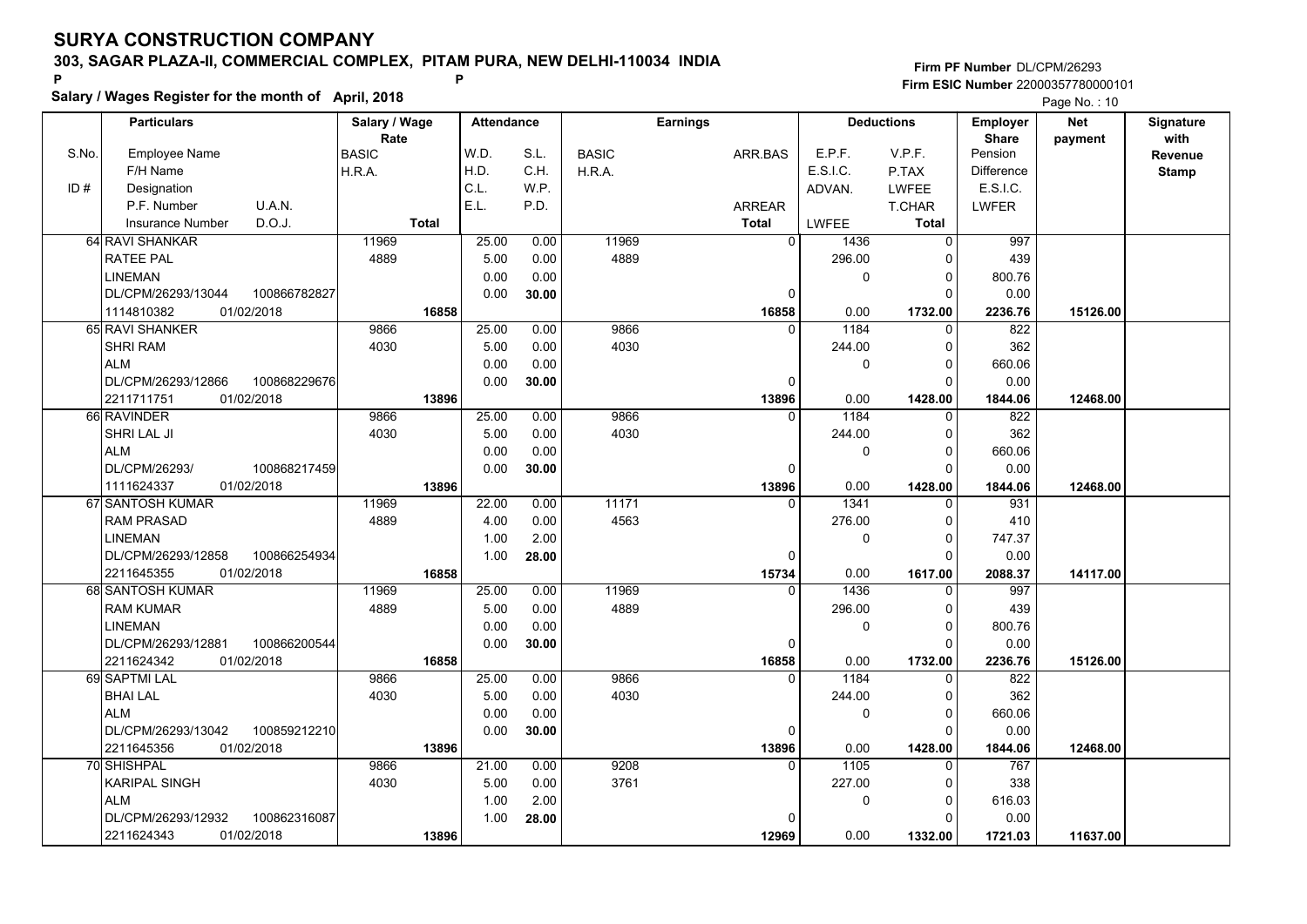**Salary / Wages Register for the month of April, 2018 <sup>P</sup> <sup>P</sup>**

|       | Salary / wages Register for the month of April, 2018 |               |                   |       |              |                 |                  |                   |                   | Page No.: 11 |              |  |  |
|-------|------------------------------------------------------|---------------|-------------------|-------|--------------|-----------------|------------------|-------------------|-------------------|--------------|--------------|--|--|
|       | <b>Particulars</b>                                   | Salary / Wage | <b>Attendance</b> |       |              | <b>Earnings</b> |                  | <b>Deductions</b> | <b>Employer</b>   | <b>Net</b>   | Signature    |  |  |
|       |                                                      | Rate          |                   |       |              |                 |                  |                   | <b>Share</b>      | payment      | with         |  |  |
| S.No. | <b>Employee Name</b>                                 | <b>BASIC</b>  | W.D.              | S.L.  | <b>BASIC</b> | ARR.BAS         | E.P.F.           | V.P.F.            | Pension           |              | Revenue      |  |  |
|       | F/H Name                                             | H.R.A.        | H.D.              | C.H.  | H.R.A.       |                 | E.S.I.C.         | P.TAX             | <b>Difference</b> |              | <b>Stamp</b> |  |  |
| ID#   | Designation                                          |               | C.L.              | W.P.  |              |                 | ADVAN.           | <b>LWFEE</b>      | E.S.I.C.          |              |              |  |  |
|       | P.F. Number<br>U.A.N.                                |               | E.L.              | P.D.  |              | <b>ARREAR</b>   |                  | T.CHAR            | <b>LWFER</b>      |              |              |  |  |
|       | D.O.J.<br>Insurance Number                           | <b>Total</b>  |                   |       |              | <b>Total</b>    | <b>LWFEE</b>     | <b>Total</b>      |                   |              |              |  |  |
|       | 71 SHIV KUMAR                                        | 9866          | 25.00             | 0.00  | 9866         |                 | $\Omega$<br>1184 | $\Omega$          | 822               |              |              |  |  |
|       | <b>GANGA SARAN</b>                                   | 4030          | 5.00              | 0.00  | 4030         |                 | 244.00           | O                 | 362               |              |              |  |  |
|       | <b>ALM</b>                                           |               | 0.00              | 0.00  |              |                 | 0                | 0                 | 660.06            |              |              |  |  |
|       | DL/CPM/26293/12872<br>100536814470                   |               | 0.00              | 30.00 |              |                 | 0                | $\Omega$          | 0.00              |              |              |  |  |
|       | 2211624345<br>01/02/2018                             | 13896         |                   |       |              | 13896           | 0.00             | 1428.00           | 1844.06           | 12468.00     |              |  |  |
|       | 72 SHIV PRAKASH                                      | 9866          | 22.00             | 0.00  | 9208         |                 | 1105<br>$\Omega$ | $\Omega$          | 767               |              |              |  |  |
|       | SHIV MANGAL SINGH                                    | 4030          | 5.00              | 0.00  | 3761         |                 | 227.00           | 0                 | 338               |              |              |  |  |
|       | <b>ALM</b>                                           |               | 1.00              | 2.00  |              |                 | 0                | $\Omega$          | 616.03            |              |              |  |  |
|       | DL/CPM/26293/12867<br>100868084077                   |               | 0.00              | 28.00 |              |                 | $\Omega$         | O                 | 0.00              |              |              |  |  |
|       | 2211624348<br>01/02/2018                             | 13896         |                   |       |              | 12969           | 0.00             | 1332.00           | 1721.03           | 11637.00     |              |  |  |
|       | 73 SHOBHA LAL                                        | 11969         | 25.00             | 0.00  | 11969        |                 | 1436<br>$\Omega$ | 0                 | 997               |              |              |  |  |
|       | <b>MERU LAL</b>                                      | 4889          | 5.00              | 0.00  | 4889         |                 | 296.00           | $\Omega$          | 439               |              |              |  |  |
|       | <b>LINEMAN</b>                                       |               | 0.00              | 0.00  |              |                 | $\mathbf 0$      | $\Omega$          | 800.76            |              |              |  |  |
|       | DL/CPM/26293/12875<br>100863879997                   |               | 0.00              | 30.00 |              |                 | 0                | $\Omega$          | 0.00              |              |              |  |  |
|       | 1111624366<br>01/02/2018                             | 16858         |                   |       |              | 16858           | 0.00             | 1732.00           | 2236.76           | 15126.00     |              |  |  |
|       | <b>74 SHYAM LAL</b>                                  | 11969         | 25.00             | 0.00  | 11969        |                 | 1436<br>$\Omega$ | $\Omega$          | 997               |              |              |  |  |
|       | <b>JAGDAMBA PRASAD</b>                               | 4889          | 5.00              | 0.00  | 4889         |                 | 296.00           | $\Omega$          | 439               |              |              |  |  |
|       | <b>LINEMAN</b>                                       |               | 0.00              | 0.00  |              |                 | $\mathbf 0$      | 0                 | 800.76            |              |              |  |  |
|       | DL/CPM/26293/12855<br>100536815269                   |               | 0.00              | 30.00 |              |                 | $\Omega$         | $\Omega$          | 0.00              |              |              |  |  |
|       | 2211624363<br>01/02/2018                             | 16858         |                   |       |              | 16858           | 0.00             | 1732.00           | 2236.76           | 15126.00     |              |  |  |
|       | 75 SUMAN RAI                                         | 11969         | 25.00             | 0.00  | 11969        |                 | 1436<br>$\Omega$ | 0                 | 997               |              |              |  |  |
|       | <b>BINDESHWARI RAI</b>                               | 4889          | 5.00              | 0.00  | 4889         |                 | 296.00           | 0                 | 439               |              |              |  |  |
|       | <b>LINEMAN</b>                                       |               | 0.00              | 0.00  |              |                 | 0                | $\Omega$          | 800.76            |              |              |  |  |
|       | DL/CPM/26293/12869<br>100859425304                   |               | 0.00              | 30.00 |              |                 | 0                | 0                 | 0.00              |              |              |  |  |
|       | 2211711735<br>01/02/2018                             | 16858         |                   |       |              | 16858           | 0.00             | 1732.00           | 2236.76           | 15126.00     |              |  |  |
|       | 76 SUNDER LAL                                        | 11969         | 18.00             | 0.00  | 8378         |                 | 1005<br>$\Omega$ | 0                 | 698               |              |              |  |  |
|       | <b>MAIYAI DEEN</b>                                   | 4889          | 3.00              | 0.00  | 3422         |                 | 207.00           | $\Omega$          | 307               |              |              |  |  |
|       | <b>LINEMAN</b>                                       |               | 0.00              | 9.00  |              |                 | $\mathbf 0$      | $\Omega$          | 560.50            |              |              |  |  |
|       | DL/CPM/26293/12856<br>100863535107                   |               | 0.00              | 21.00 |              |                 | $\Omega$         | $\Omega$          | 0.00              |              |              |  |  |
|       | 01/02/2018<br>1114811251                             | 16858         |                   |       |              | 11800           | 0.00             | 1212.00           | 1565.50           | 10588.00     |              |  |  |
|       | 77 SUNIL KUMAR                                       | 11969         | 25.00             | 0.00  | 11969        |                 | $\Omega$<br>1436 | $\Omega$          | 997               |              |              |  |  |
|       | <b>GOVERDHAN KUMAR</b>                               | 4889          | 5.00              | 0.00  | 4889         |                 | 296.00           | $\Omega$          | 439               |              |              |  |  |
|       | <b>LINEMAN</b>                                       |               | 0.00              | 0.00  |              |                 | 0                | $\Omega$          | 800.76            |              |              |  |  |
|       | 100536804242<br>DL/CPM/26293/12884                   |               | 0.00              | 30.00 |              |                 |                  | O                 | 0.00              |              |              |  |  |
|       | 2211624422<br>01/02/2018                             | 16858         |                   |       |              | 16858           | 0.00             | 1732.00           | 2236.76           | 15126.00     |              |  |  |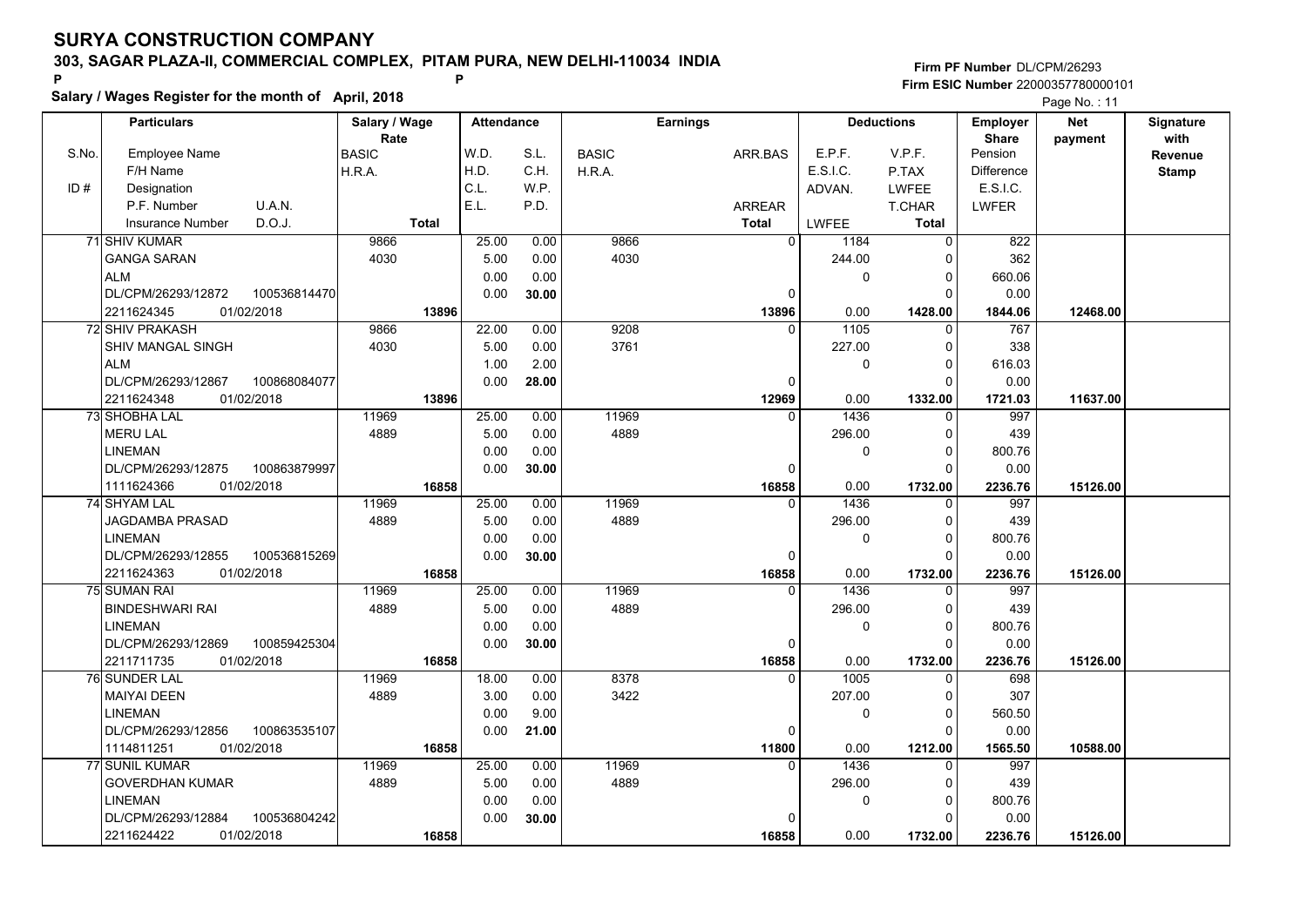**Salary / Wages Register for the month of April, 2018 <sup>P</sup> <sup>P</sup>**

|       | Salary / Wages Register for the month of April, 2018 |               |                   |       |              | Page No.: 12    |              |                   |                   |            |              |
|-------|------------------------------------------------------|---------------|-------------------|-------|--------------|-----------------|--------------|-------------------|-------------------|------------|--------------|
|       | <b>Particulars</b>                                   | Salary / Wage | <b>Attendance</b> |       |              | <b>Earnings</b> |              | <b>Deductions</b> | <b>Employer</b>   | <b>Net</b> | Signature    |
|       |                                                      | Rate          |                   |       |              |                 |              |                   | <b>Share</b>      | payment    | with         |
| S.No. | <b>Employee Name</b>                                 | <b>BASIC</b>  | W.D.              | S.L.  | <b>BASIC</b> | ARR.BAS         | E.P.F.       | V.P.F.            | Pension           |            | Revenue      |
|       | F/H Name                                             | H.R.A.        | H.D.              | C.H.  | H.R.A.       |                 | E.S.I.C.     | P.TAX             | <b>Difference</b> |            | <b>Stamp</b> |
| ID#   | Designation                                          |               | C.L.              | W.P.  |              |                 | ADVAN.       | <b>LWFEE</b>      | E.S.I.C.          |            |              |
|       | P.F. Number<br>U.A.N.                                |               | E.L.              | P.D.  |              | <b>ARREAR</b>   |              | <b>T.CHAR</b>     | <b>LWFER</b>      |            |              |
|       | D.O.J.<br><b>Insurance Number</b>                    | <b>Total</b>  |                   |       |              | <b>Total</b>    | <b>LWFEE</b> | Total             |                   |            |              |
|       | <b>78 SURENDRA KUMAR</b>                             | 9866          | 25.00             | 0.00  | 9866         | $\overline{0}$  | 1184         | $\Omega$          | 822               |            |              |
|       | <b>VISHRAM</b>                                       | 4030          | 5.00              | 0.00  | 4030         |                 | 244.00       | $\Omega$          | 362               |            |              |
|       | <b>ALM</b>                                           |               | 0.00              | 0.00  |              |                 | 0            | $\Omega$          | 660.06            |            |              |
|       | DL/CPM/26293/12933<br>100869847143                   |               | 0.00              | 30.00 |              | $\Omega$        |              | $\Omega$          | 0.00              |            |              |
|       | 01/02/2018<br>2213306585                             | 13896         |                   |       |              | 13896           | 0.00         | 1428.00           | 1844.06           | 12468.00   |              |
|       | <b>79 SUSHIL KUMAR</b>                               | 9866          | 25.00             | 0.00  | 9866         |                 | 1184         | $\Omega$          | 822               |            |              |
|       | <b>SHYAM LAL</b>                                     | 4030          | 5.00              | 0.00  | 4030         |                 | 244.00       | $\Omega$          | 362               |            |              |
|       | <b>ALM</b>                                           |               | 0.00              | 0.00  |              |                 | 0            | $\Omega$          | 660.06            |            |              |
|       | DL/CPM/26293/12913<br>100868288643                   |               | 0.00              | 30.00 |              | 0               |              | $\Omega$          | 0.00              |            |              |
|       | 2211624429<br>01/02/2018                             | 13896         |                   |       |              | 13896           | 0.00         | 1428.00           | 1844.06           | 12468.00   |              |
|       | 80 TOTA RAM                                          | 11969         | 25.00             | 0.00  | 11969        | $\Omega$        | 1436         | $\Omega$          | 997               |            |              |
|       | <b>KIRPAL SINGH</b>                                  | 4889          | 5.00              | 0.00  | 4889         |                 | 296.00       | $\Omega$          | 439               |            |              |
|       | LINEMAN                                              |               | 0.00              | 0.00  |              |                 | 0            | $\Omega$          | 800.76            |            |              |
|       | DL/CPM/26293/12929<br>100536826695                   |               | 0.00              | 30.00 |              | $\Omega$        |              | $\Omega$          | 0.00              |            |              |
|       | 2211624432<br>01/02/2018                             | 16858         |                   |       |              | 16858           | 0.00         | 1732.00           | 2236.76           | 15126.00   |              |
|       | 81 TUTTY                                             | 9866          | 25.00             | 0.00  | 9866         | $\Omega$        | 1184         | O                 | 822               |            |              |
|       | <b>KALLU RAM</b>                                     | 4030          | 5.00              | 0.00  | 4030         |                 | 244.00       | $\Omega$          | 362               |            |              |
|       | <b>ALM</b>                                           |               | 0.00              | 0.00  |              |                 | 0            | $\Omega$          | 660.06            |            |              |
|       | DL/CPM/26293/12936<br>100862174305                   |               | 0.00              | 30.00 |              | 0               |              | $\Omega$          | 0.00              |            |              |
|       | 01/02/2018<br>2211851716                             | 13896         |                   |       |              | 13896           | 0.00         | 1428.00           | 1844.06           | 12468.00   |              |
|       | 82 UMESH KUMAR                                       | 9866          | 25.00             | 0.00  | 9866         |                 | 1184         | $\Omega$          | 822               |            |              |
|       | LATE. SATYANARAYAN                                   | 4030          | 5.00              | 0.00  | 4030         |                 | 244.00       | $\Omega$          | 362               |            |              |
|       | <b>ALM</b>                                           |               | 0.00              | 0.00  |              |                 | 0            | O                 | 660.06            |            |              |
|       | DL/CPM/26293/12937<br>100863037051                   |               | 0.00              | 30.00 |              | $\Omega$        |              | $\Omega$          | 0.00              |            |              |
|       | 01/02/2018<br>2014013279                             | 13896         |                   |       |              | 13896           | 0.00         | 1428.00           | 1844.06           | 12468.00   |              |
|       | 83 VEERENDRA KUMAR                                   | 9866          | 25.00             | 0.00  | 9866         | 0               | 1184         | 0                 | 822               |            |              |
|       | <b>SHIV PAL</b>                                      | 4030          | 5.00              | 0.00  | 4030         |                 | 244.00       | $\Omega$          | 362               |            |              |
|       | <b>ALM</b>                                           |               | 0.00              | 0.00  |              |                 | 0            | $\Omega$          | 660.06            |            |              |
|       | DL/CPM/26293/12893<br>100868089911                   |               | 0.00              | 30.00 |              | $\Omega$        |              | $\Omega$          | 0.00              |            |              |
|       | 2014051866<br>01/02/2018                             | 13896         |                   |       |              | 13896           | 0.00         | 1428.00           | 1844.06           | 12468.00   |              |
|       | 84 VIJAY                                             | 11969         | 25.00             | 0.00  | 11969        | $\Omega$        | 1436         | U                 | 997               |            |              |
|       | <b>GURU CHARAN</b>                                   | 4889          | 5.00              | 0.00  | 4889         |                 | 296.00       | $\Omega$          | 439               |            |              |
|       | LINEMAN                                              |               | 0.00              | 0.00  |              |                 | 0            | 0                 | 800.76            |            |              |
|       | DL/CPM/26293/12883<br>100861100575                   |               | 0.00              | 30.00 |              |                 |              |                   | 0.00              |            |              |
|       | 1111645369<br>01/02/2018                             | 16858         |                   |       |              | 16858           | 0.00         | 1732.00           | 2236.76           | 15126.00   |              |